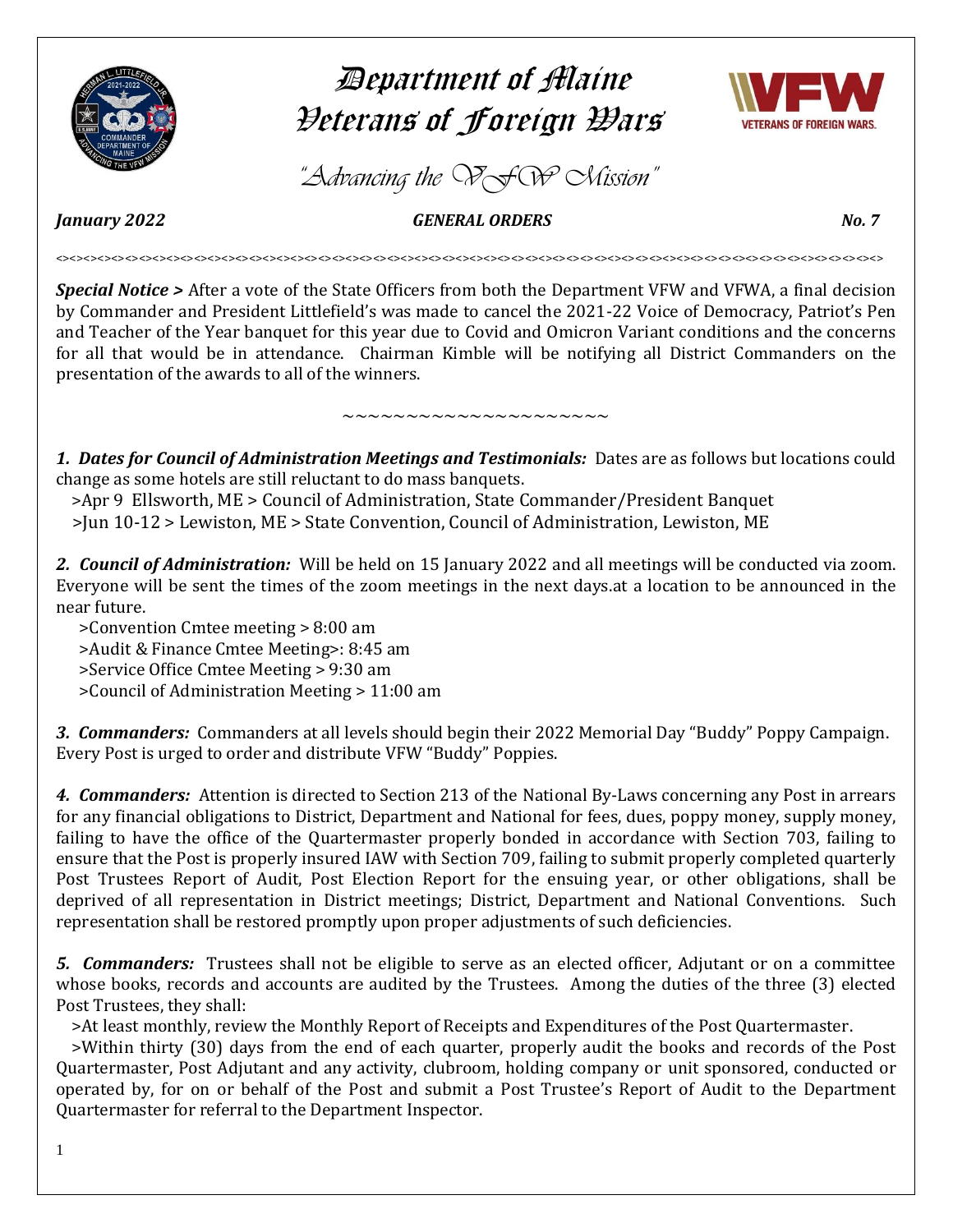>The Report shall be in accordance with and upon such form as may be prescribed by the Adjutant General. The audit shall be signed by the Post Commander and Trustees, who shall, by their signatures, certify to the accuracy of the information contained therein.

 >Perform such other duties as may be incident to the office or may from time to time be required by the laws and usages of the organization or lawful orders from proper authority.

*6. Commanders:* Proof of Eligibility Requirements for Officers. All Posts, Districts and Department shall be reminded of the provisions of Sections 216, 416 and 516 of the Manual of Procedures that officers, elected and appointed, shall not be installed or assume the duties of their office until proof of eligibility has been submitted to the respective Adjutant and properly reviewed.

*7. 2022 Revised Podium Edition – By-Laws, Manual of Procedure and Ritual:* The podium edition of the Congressional Charter, By-Laws, Manual of Procedure and Ritual, which reflect the amendments adopted by the 122nd VFW National Convention , effective August 23, 2021, are in stock and can be purchased through the VFW by calling 1-833-839-8387. The cost is \$7.25 plus shipping. A free copy may be found in the OMS under "Bylaws: Training, Forms & Templates" at *[www.vfw.org.](http://www.vfw.org/)*

*8. Program Reporting by Adjutants:* As per VFW National Headquarters, all reporting will be done electronically to National on the "All American Dashboard" by the Adjutant. Adjutants are the official corresponding officer for the Post/District/Department and shall attest to all official communications and reports with their signature. Adjutant were granted permissions August 1 based on election reports to access the reporting functions. The Adjutant will collect participation reports from Program Chairman at Post/District/Department. There is also a video tutorial on the National Website in the Online Membership System for each level (Post, District). Log into the OMS system and under "Membership Quick Links" click on "All American Dashboard" and scroll down.

*9. Inspections:* District Commanders your attention is directed to Section 517 of the Manual of Procedures, which states that each Post shall be inspected at least once during the year. Please make sure all the Posts in your respective District are inspected and report them in a timely manner rather than accumulating reports for 100% mailing. Inspection reports are to be sent to *State Inspector John J. Bouchard, 102 Highland Ave., Fort Kent, ME 04743-1467.*

*10. State Convention Book Advertising:* Consult Tele-Communications from Londonberry, NH is soliciting ads for our State Convention book throughout the State of Maine. Any business calling your Post respectively inquiring about the as solicitation, please inform them that they are the sole company that sells ads for the Department of Maine.

*11. Post Commanders:* Are reminded that Section 203 – Regular Meetings – All Posts shall hold at least one regular meeting each month. Failure to comply can result in immediate revocation of the Post Charter notwithstanding the provisions of Section 211 of the Manual of Procedures.

*12. Chain of Command:* Use your chain of command. If there are issues at your Posts, start with the Post Commander, then District Commander and then the Department Commander. On many occasions, issues can be resolved at the Post level.

*13. Directory Addresses and Email Addies:* We are still having problems with returned GOs and also Officers not having an email addy. Please note that the information in the directory is derived from the Post election reports as received from National. We have had a couple of instances of a Post Commander having the same mailing address as the Adjutant and another one whereby a change was received by this office and was not correct. Post Commanders are asked that when their officers listed in the directory have a change of address or email addy that they notify the State Adjutant office for correction and also forwarding to the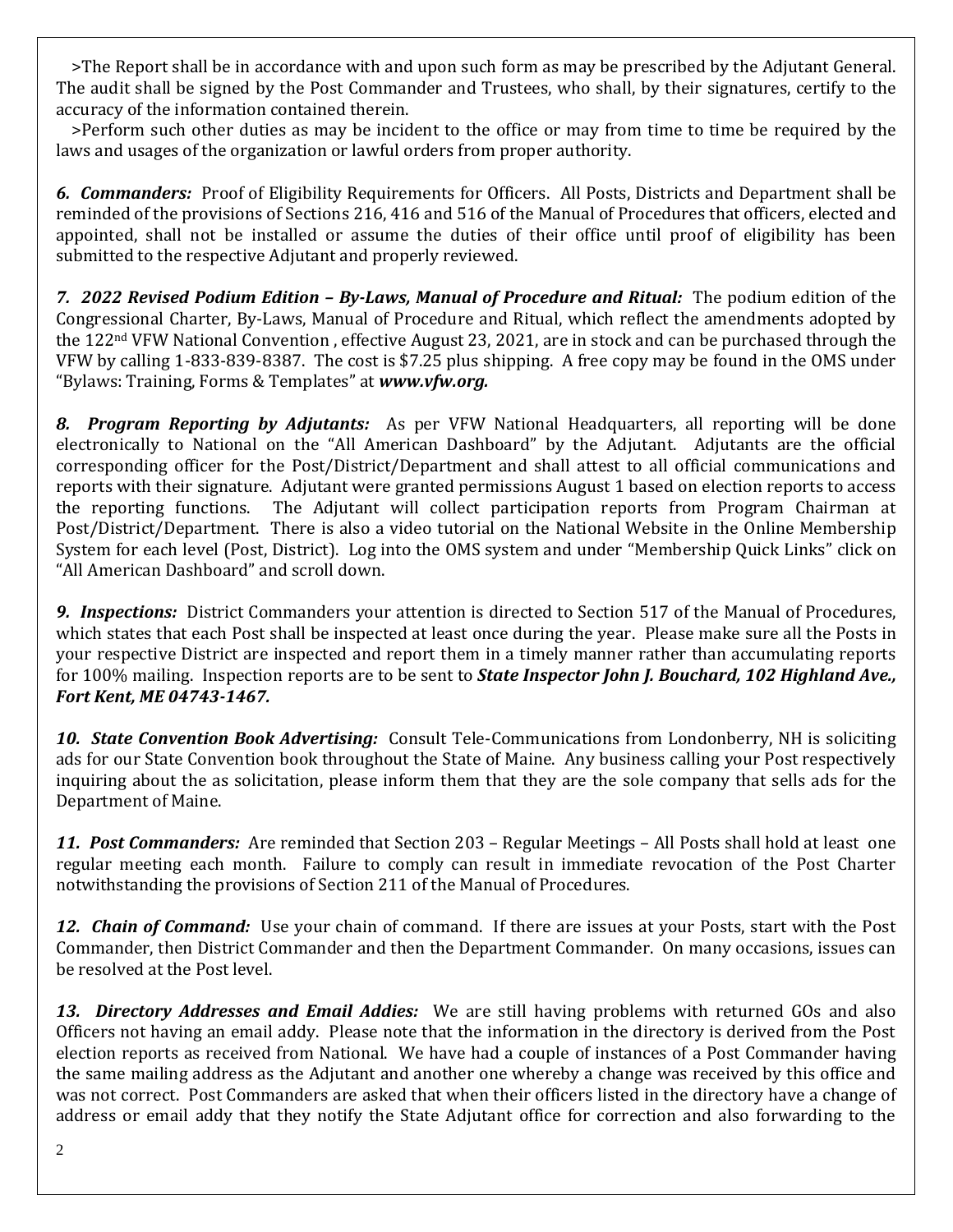Website Manager. It is also hoped that all Post Commanders have an email addy so that they can receive information from this office.

*14. Request for State Commander Visit:* Any Posts and/or Districts wishing to have the Department Commander attend are asked to notify both the Department Commander and the State adjutant office. These will make it easier for the Commander to make his schedule to those activities.

*15. District Commanders:* We are now in the winter season and as we are all well aware, travel can be risky at time. Any District Commander cancelling their District meeting due to weather are asked to notify the Department adjutant, the Department Representative and also all of their respective Posts. The Department does not want to see anyone have an accident trying to attend a meeting.

*16. Parliamentary Procedures:* Recently, a training package as received from national on Parliamentary Procedures was forwarded to all Commanders, Quartermasters and Adjutants at all levels to also include Council members. This is an outstanding training package and easy to understand by all. Please take the time to review it which in the long run will make your job a lot easier.

*17.* Recent changes to the VFW National By-Laws, Manual of Procedure and Ritual establish that *Robert's Rule of Order, Newly Revised* shall be the parliamentary authority on procedural matters not governed by VFW By-Laws and Manual of Procedure . Newly revised *Robert's Rules of Order* is readily available at local bookstores and online retailers such as Barnes & Noble and Amazon. The most recent edition (12<sup>th</sup> Edition) was released this year.

*18. Section 220 of the National By-Laws, "Vacancies and Removal of Elected Officers or Committee Members" states:* "Any elected Post Officer or committee member removed, by reason of failure to pay current dues or under the provisions of this section shall not be eligible to serve in any Post office or committee in the same administrative year in which the officer or committee member is removed."

# *19. Dates to Remember:*

9 April > Council of Administration, State Commander – President Testimonial

26 Feb – 2 Mar > Voice of Democracy, Washington D.C. *(Virtual)*

27 Feb – 3 Mar > Legislative Conference, Washington D.C. *(Tentative)*

28 Apr – 1 May > Department Senior Vice Commanders & All Adjutant-Quartermasters, Kansas City, MO

11 June > State Convention, Lewiston, ME

16 – 21 July > National Convention, Kansas City, MO

# *20. Candidates for Department High Office 2022 - 2023:*

 Department Commander > Jennifer L. Lane > Post 1603 Department Sr. Vice Commander > John J. Bouchard > Post 9389 Department Jr. Vice Commander > Anthony R. Kimble > Post 3108 Department Quartermaster > David D. Williams > Post 1641 Department Chaplain > Kevin G. Woodward > Post 11553 Department Judge Advocate > Amy H. Morse-Meuchel > Post 6859 Department Surgeon > Teresa J.S. Drag > Post 9787 Department Surgeon > William E. Day > Post 7997 Department Surgeon > Randolph S. Michaud > Post 2599

# *21. District Meeting Dates:*

 D-7 > 9 Jan @ 2 pm > Mid-Coast Veterans Center, 62 Pegasus St., Brunswick > JA Kimble D-8 > 23 Jan @ 12 noon > Waterville Post 1285 > Cmdr Littlefield D-9 > 30 Jan @ 1 pm > Jay Post 3335 > QM Williams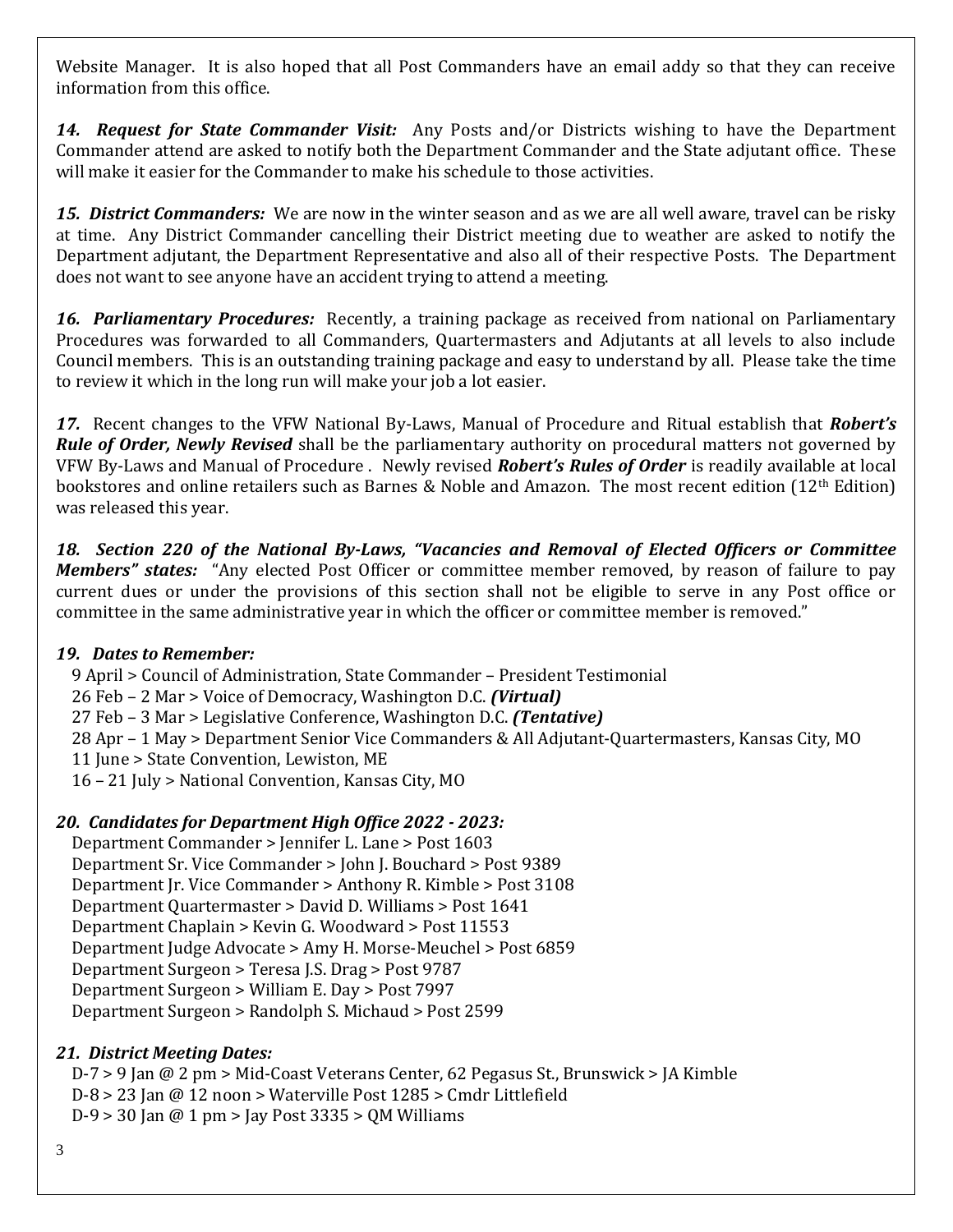$D-6 > 6$  Feb 22 @ 1 pm > Belfast Post 3108 > JA Kimble  $D-10 > 6$  Feb @ 1 pm > Windham Post  $10643 > SG$  Meuchel D-4 > 12 Feb @ 2 pm > Old Town Post 3381 > Cmdr Littlefield  $D-3 > 20$  Feb @ 2 pm > Calais Post 9779 > Adj Dumas D-5 > 6 Mar @ 1 pm > Dexter Post 4298 > Cmdr Littlefield  $D-2 > 12$  Mar @ 1 pm > Island Falls Post 7529 > QM Williams  $D-1 > 13$  Mar @ 1 pm > Presque Isle Post 2599 > QM Williams  $D-11 > 13$  Mar @ 2 pm > Kittery Post 9394 > SG Meuchel  $D-7 > 10$  Apr @ 2 pm > Topsham Post 2197 (American Legions Post) > ??? D-8 > 24 Apr  $\omega$  12 noon > Augusta Post 887 > JA Kimble  $D-5 > 1$  May @ 1 pm > Fairfield Post 6924 > JVC Bouchard  $D-6 > 1$  May 22 @ 1 pm > Belfast Post 3108 > JA Kimble  $D-9 > 1$  May @ 1 pm  $>$  So. Paris Post 9787  $>$  QM Williams  $D-10 > 1$  May @ 1 pm > Portland Post  $6859 > SG$  Meuchel  $D-2 > 14$  May @ 1 pm > Burlington Post  $1605 >$  SVC Lane  $D-3 > 15$  May @ 2 pm > Herrington Post  $11553 > Adi$  Dumas  $D-11 > 15$  May @ 2 pm > OOB Post 7997 > SG Meuchel  $D-4 > 21$  May @ 2 pm > Ellsworth Post 109 > Adj Dumas D-1 > 21 May @ 1 pm > Caribou Post 9389 > Cmdr Littlefield

#### *22. Directory Changes:*

 Pg. 24 > District 5 > New Commander: Gordon L. Webber, 191 Tower Rd., Vienna, ME 04360-3016; Tel: 293-2275.

BY COMMAND OF:

Herman L. Littlefield, Jr.

Herman L. Littlefield Jr. Commander

OFFICIAL:

Andre L. Dumas

Andre L. Dumas Adjutant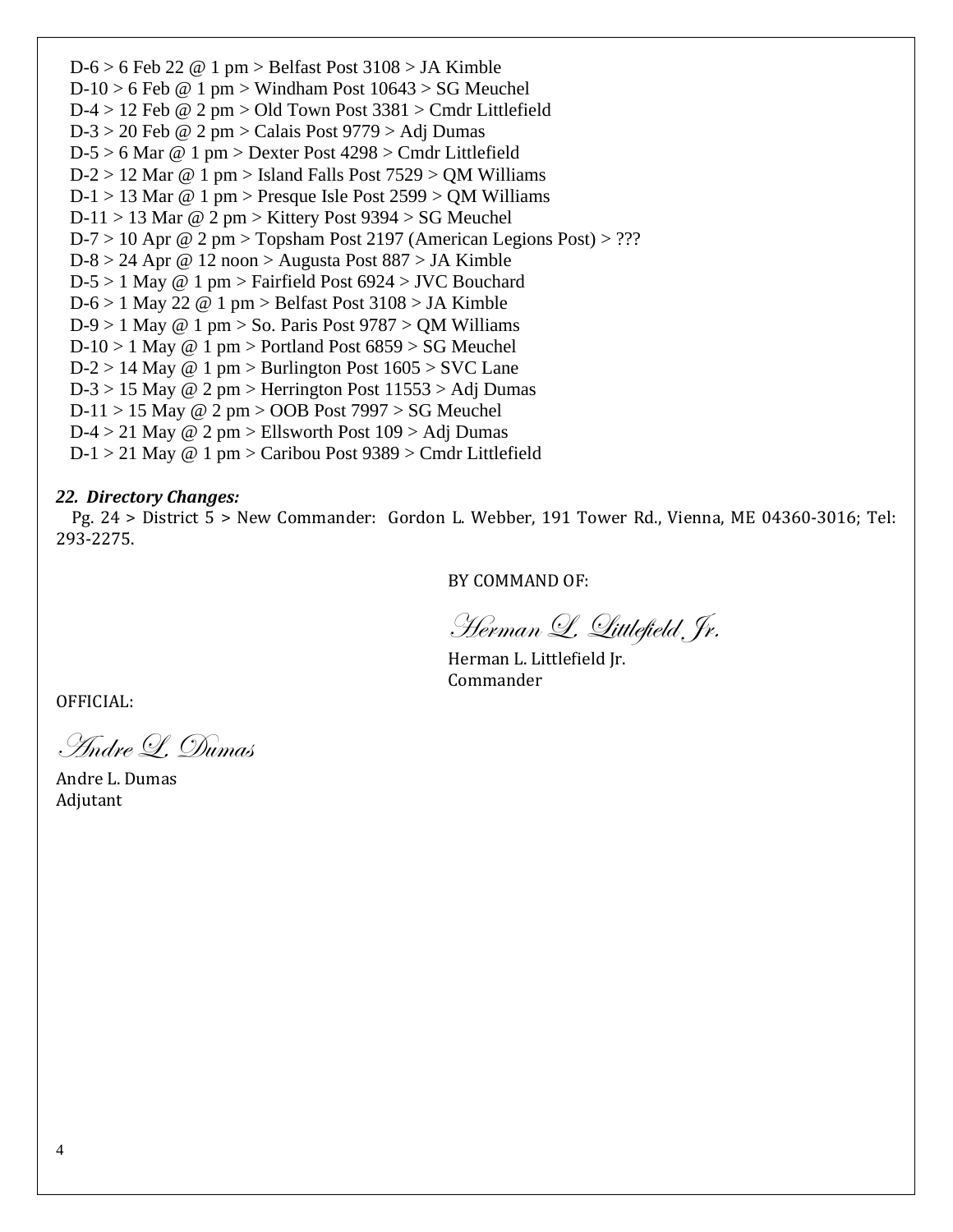

*State Commander Herman L. Littlefield Jr.*



Greetings to all.

 Hope all is going well for all Comrades and their families. Hoping you all had a healthy and happy Christmas with loved ones, either in person or by Zoom, Skype or other digital means. Please be sure to take all precautions (hand washing, wearing a mask and social distancing) to keep yourself and other safe and healthy.

 Where has the time gone??!! The last 6 months have flown by way too quickly. Our Department of Maine VFW has been very active supporting and protecting our veterans. My heartfelt Thanks goes out to all of you for your participation in the Veterans programs sponsored by your Posts. Programs at the Post level are the foundation for our work, progress and success as a Department.

 I know these past 6 months have not been without trials and tribulations due to the continued presence of the coronavirus and its variants. As it stands now, the pandemic does not appear to be letting up due to the added presence of the variants. Many program activities will either have to be put on hold or done through Zoom style websites. National has also begun to cancel some face-to-face activities in the interest of safety of the members and guests. So, it's time to think outside of the box of comfort which we usually function within to do our works, to find more creative ways to keep your programs going in support of our veterans.

 The new purge list from National is out and is available for all Districts and Posts to view. Please review this list with your Quartermaster. If you know of a member who has been marked on the list to purge but is still very much with us, please contact National immediately so they can make the appropriate corrections.

 Just as a reminder, the Commander's Special Project is *House in the Woods* located in Lee, Maine. Checks are to be made payable to *Dept of Maine VFW* and sent to Sr. Vice Commander Jennifer Lane, the committee chairperson. Thank you for your donations.

# *RECRUIT -- RECRUIT -- RECRUIT!!*

#### *Reinstate previous members. Retain present members.*

 Encourage participation in your programs from your entire membership. Involvement leads to a better program which leads to more and better services for our veterans.

Loyally,

Herman L. Littlefield, Jr.

Herman L. Littlefield Jr. Commander

"Advancing the VFW Mission"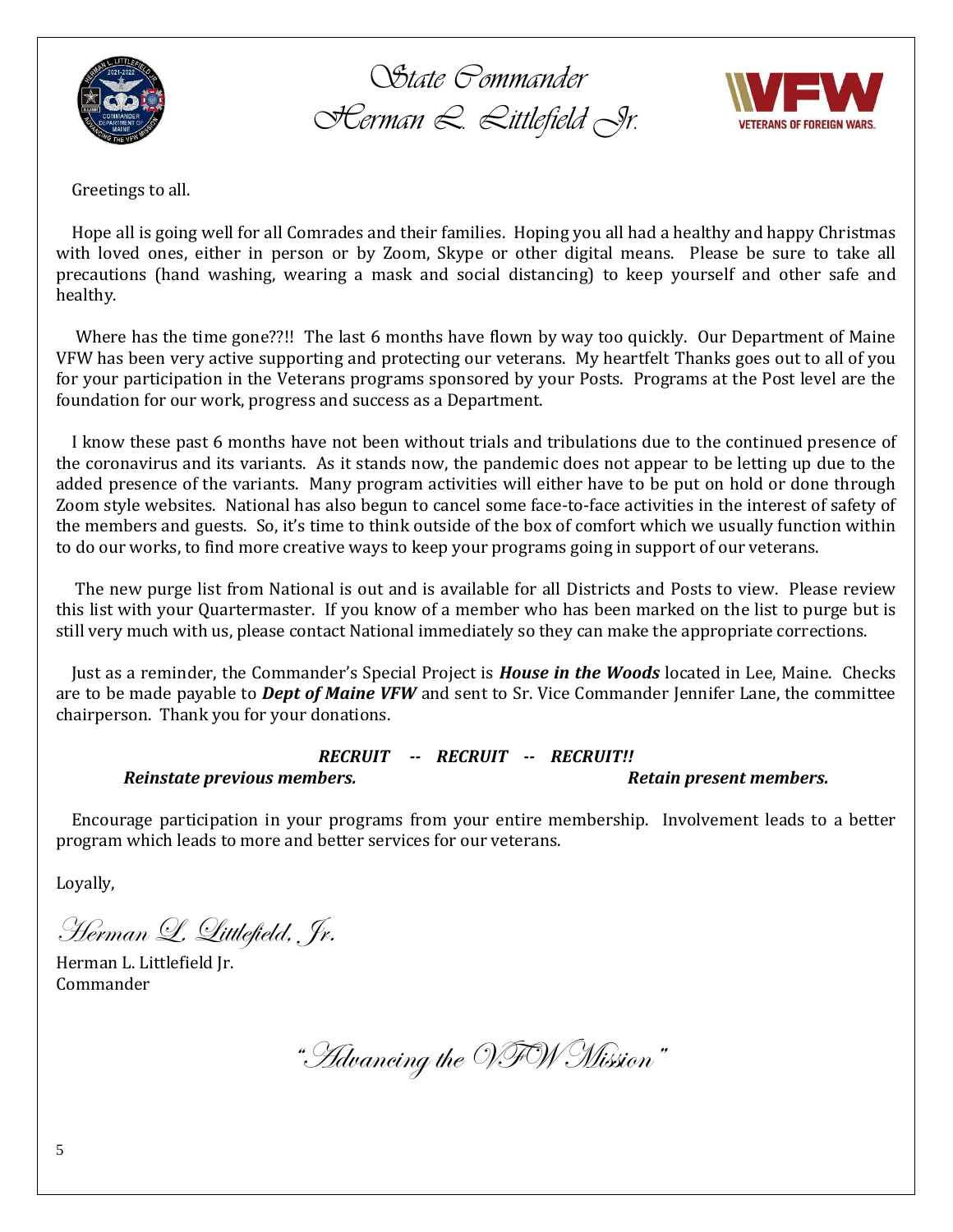

Deceased Roll Call



*Department of Maine, VFW Kevin G. Woodward, Chaplain 25 November 2021 ~ 24 December2021 "May our Comrades Rest in Eternal Peace in Post Eternity?"*

*<><><><><><><><><><><><><><><><><><><><><><><><><><><><><><><><><><><><><><><><><><><><><><><><><><><>*

## *District 2*

7529 > CAMPBELL, Bruce I. HASTEY, Delmas M.

#### *District 4*

109 > JONES, Harry S. III

3381 > LAVOIE, Euclide O.

#### *District 5*

7865 > TWEEDIE, Gene D. > Dist. Cmdr

#### *District 9*

- 1603 > DESJARDINS, Thomas A.
- 3335 > KING, Norman S. PARE, Lawrence H. PRESBY, William C.

#### *District 10*

6859 > FOLEY, James T.

9328 > SUTHERLAND, Donald B.

#### *District 11*

6977 > CURRIER, Roger W.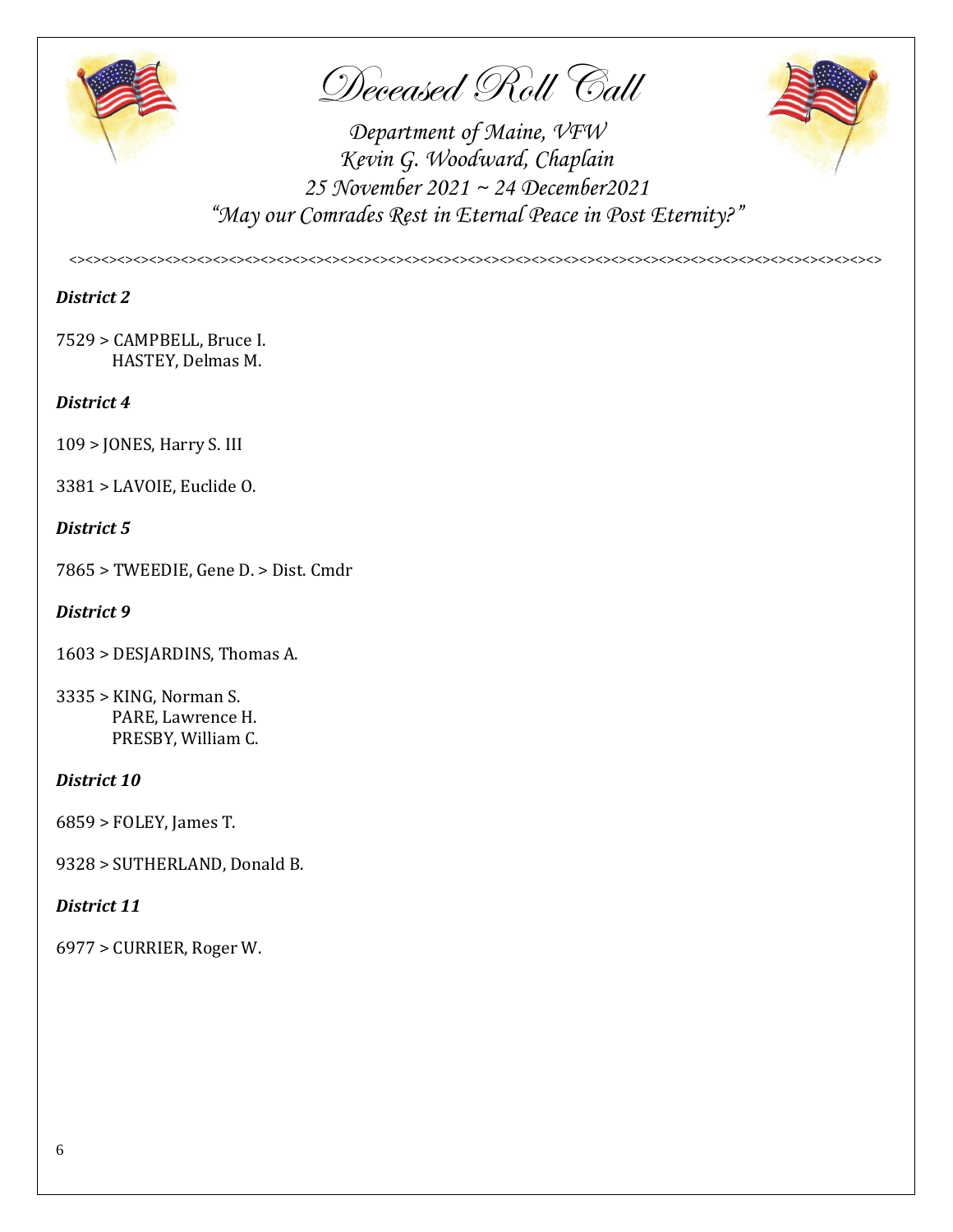

#### *SENIOR VICE COMMANDER VETERANS SERVICE OFFICE ~ TOGUS BEAL's HOUSE PUBLIC RELATIONS OFFICER COMMANDERS SPECIAL PROJECT (CSP) Jennifer L. Lane*



 Greetings Comrades! Another busy month of helping veterans and their families. I hope all is well and everyone is staying safe and getting in the spirit of the holiday season. December was another busy month across the Department helping Homeless Veterans, moving Veterans into permanent housing, delivering food and hygiene items, making sure our comrades had a heating source and delivering Thanksgiving meals to those veterans in need. Keep up all the great work!

*Appointments 2022-2023:* Please see list of appointed positions for the Department that I will be reviewing for next administration year as your Commander. Please email me at *[lanejena@msn.com](mailto:lanejena@msn.com)* if you are interested in filling any of these key positions.

 I am also looking at locations for our Council of Administration meetings and banquets. If you and or your Post is interested in hosting an event and/or being on the committees to coordinate those events, please reach out to me. Thank you for your continued support!

*Beals Hospitality House Togus:*Is back up and running. On behalf of the Board of Directors, I thank everyone for the donations. The things that we always can use is one-ply toilet paper, paper towels, water, and coffee pods.

 Please make sure you pass the word on our facility and that we are available for our Veterans and their families. If anyone has any questions or if you need brochures, please reach out to me. Donations should be made out to Beals Hospitality House and mailed to me.

*Public Relations:* I have seen some great coverage of all your hard work and events that have been taken place in the Department. Keep up the great work and brag about yourself – you deserve it! Please make sure that you forward your efforts to our Historian and don't forget we do have a national publication to submit to. Please also review the requirements for All-American, social media is a new requirement, reach out if you need assistance with anything.

*Veteran Service Office Togus:*Our office is still open to appointments due to restrictions of VA Maine and COVID. We are here for you and our families. Please take in consideration that we are down to one Service Officer until we can fill the position. I have spoken to a few candidates but nothing solid. If you or someone you know is interested in filling the position of Assistant VSO, please forward my information to them.

If you are interested in donating paper to our VSO office, feel free to reach out to James or myself or have it delivered directly to the office at Togus.

*Commander's Special Project:* House in the Woods is always active and is readying themselves for assisting our fellow Veterans in respite and recovery sessions. Please take the time to view their website and or Facebook page. Donations should be made out to *Dept of Maine VFW* with *Commander's Special Project* in the memo line and mailed to me.

*ARE YOU UP TO THE CHALLENGE??* A wish list for "Welcome Home Kits" was sent out with our September GO's. These kits are given to our comrades moving into permanent housing who have nothing. There is a challenge among our VSOs in the State of Maine to create at least 25 kits. Let us show everyone that the VFW will take on this challenge and raise them one!

\*\*As always, stay safe and reach out if you need any assistance in anything you need!\*\*

# *\*\*\*\*\*\*\*\*\*\*\*\*\*\*\*\*\*\*\*\*\*\*\*\*\*\*\* JUNIOR VICE COMMANDER INSPECTIONS ~ POW/MIA John J. Bouchard*

*Inspections:* By the time you all get your GOs; Christmas will be gone but to everyone MERRY CHRISTMAS & HAPPY NEW YEAR. Times flies. I look back at time and it seems to me it went by too fast. Inspections are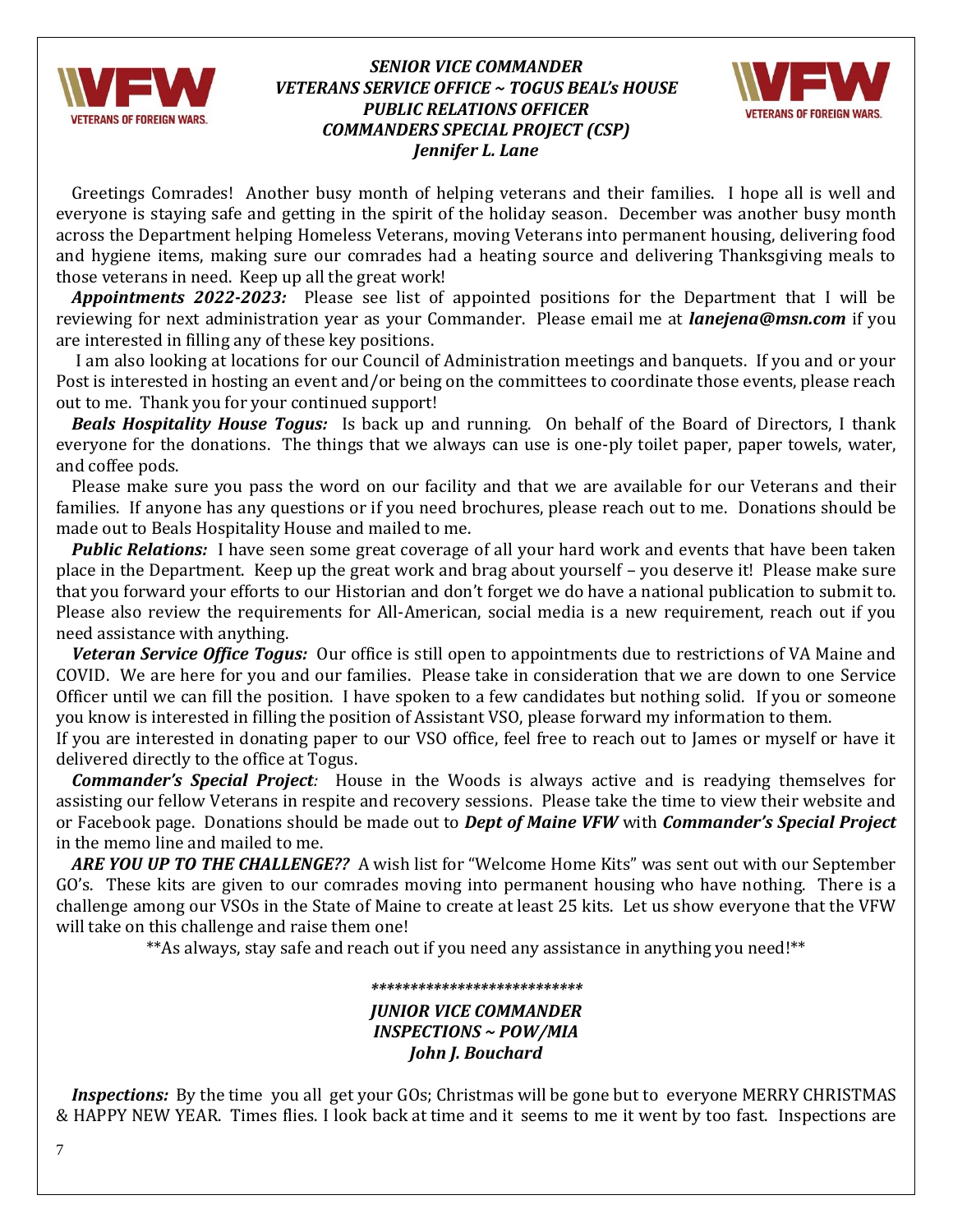coming in slow; we already have three (3) District that are 100%, let's get together and get the job done before the deadline of February 30. Thank you for all the work you all do. [smile god loves you all]

 *POW/MIA:* Don't forget to send your reports on POW/MIA to get your Post credited. Credited is the POW/MIA chair, flying the POW/MIA flag, any functions dealing with POW/MIA. Returning home with full honors are:

>Army Sgt. Larry S. Wassil >Navy Seaman 1<sup>st</sup> Class Buford H. Dyer >Army Sgt. James M. Stryker >Army Master Sgt. James L. Quong >Army Pfc. Anthony F. Mendonca >Army Pfc. Morris E. Swackhammer >Army Cpl. Benjamin R. Bazzell >Army Air Forces 2<sup>nd</sup> Lt. Anel B. Shay >Army Pfc. Jimmy Rowland >Army Cpl. Marvin D. Actkinson >Navy Lt. Cmdr. Hugh R. Alexander >Navy Fire Controlman 1st Class Hubert P. Clement >Navy Seaman 2<sup>nd</sup> Class Tceollyar Simmons >Navy Seaman 1<sup>st</sup> Class Wilbur F. Newton >Navy Electrician's Maye 1st Class Edward L. Conway >Navy Fire Controlman 2nd Class Lawrence J. Overley

#### **\*\*\*\*\*\*\*\*\*\*\*\*\*\*\*\*\*\*\*\*\*\*\*\*\*\***

#### *QUARTERMASTER CHIEF OF STAFF BUDDY POPPY ~ INSURANCE & BONDS David D. Williams, PSC*

As I begin, I hope that you all had a great Christmas and New Year's celebration.

 We are halfway through our year. So that means all Post should be bonded by now and submitted copy of their 990 filings, also a signed form requesting to be on the State Blanket list. Also, Dec 30 was the end of the 2nd Quarter so hopefully all the QMs are working on their Quarterly reports.

 Also, all Post need to be bonded and if you didn't purchase your bonds through the Department, you must send a copy for my records.

 Last thing, all checks that Post make out need to be sent to the proper Chairperson, and made out to the *Maine VFW*, not me or anyone else. All checks for VAVS must be made out to *VAVS* and sent to Mike Blair. And in the memo area, earmark please (what it's for)

 Thanks for all your hard work and remember to Recruit, let's make Commander Littlefield a 100% Commander and keep our streak alive. Thanks.

#### **\*\*\*\*\*\*\*\*\*\*\*\*\*\*\*\*\*\*\*\*\*\*\*\*\*\*\*\*\***

#### *JUDGE ADVOCATE VOICE OF DEMOCRACY ~ PATRIOT'S PEN ~ TEACHER OF THE YEAR WAYS & MEANS Anthony R. Kimble*

 Hope everyone had a wonderful holiday season and enjoyable New Year's Eve with your families. It is hard to believe that 2021 is behind us and we are well on our way into 2022. Winter is definitely upon us, I pray everyone is safe, warm and healthy as we continue to work through the COVID pandemic. Please be safe and stay healthy and check in on one another to make sure everyone is doing well.

*Voice of Democracy/Patriots Pen/Teacher of the Year:* We had fantastic participation this year from all students who entered essays in Voice of Democracy and Patriot Pen and I look forward to our banquet this month to celebrate all their entries.

 We will also be honoring a Teacher of Year for Elementary, Middle School, and High School with an overall National Teacher of the Year that we will be representing Department of Maine. We will be celebrating these teachers at our January banquet when we celebrate the Voice of Democracy and Patriot Pen winners.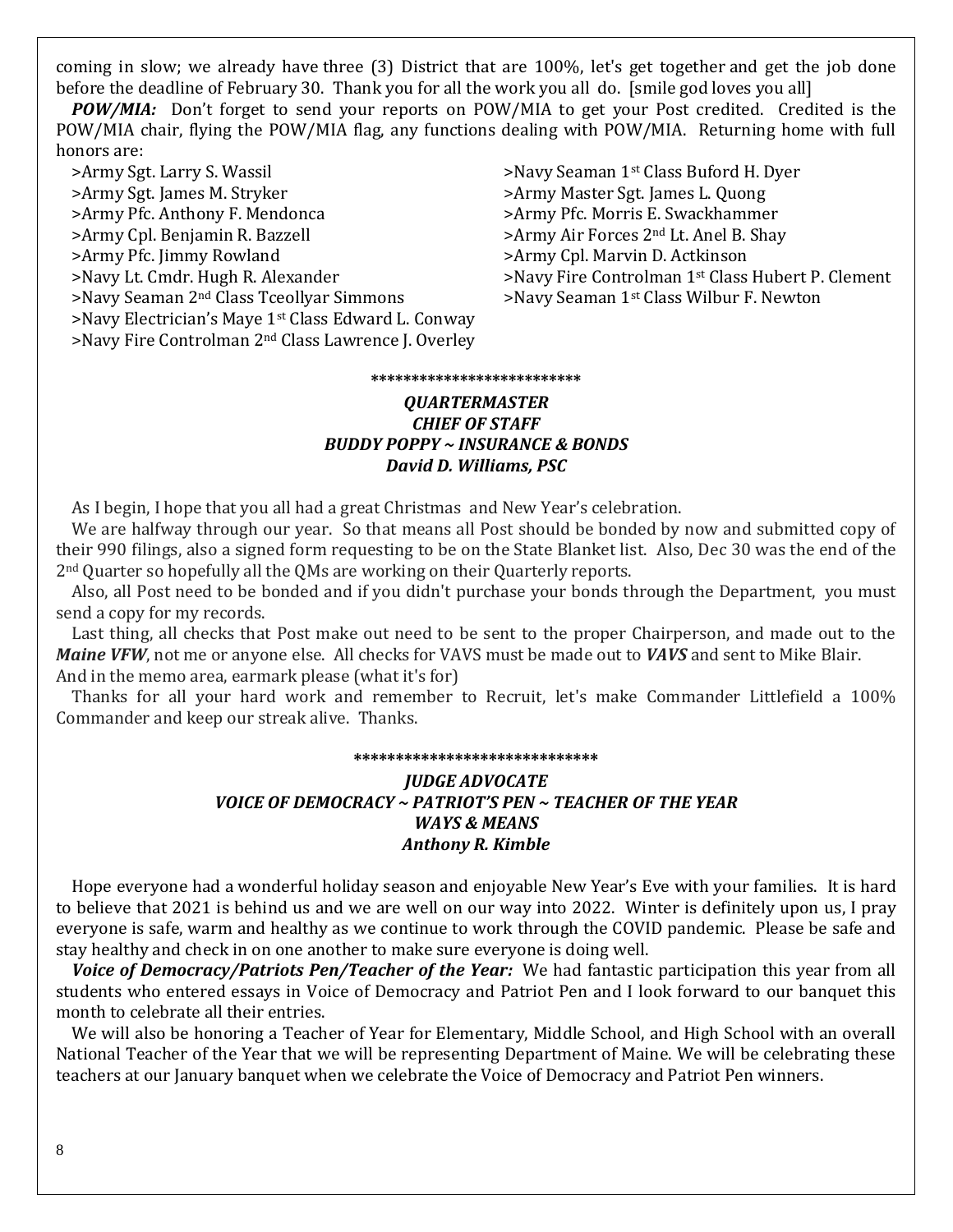*Ways and Means:* The tickets have been mailed to all post and district commanders please work on selling these tickets during any post events. We are going to be going with the same prizes as last year,  $1^{st}$  Prize \$500, 2nd Prize \$250, 3rd Prize \$100.

 Continue to send in your ticket stubs and monies collected up to the Department of Maine State Convention in June, we will have the drawing at that CoA.

 Please mail your ticket stubs and monies collected to me: Anthony Kimble, 64 Bayview Dr, Northport, Maine 04849. Make all checks out to *Department of Maine, VFW* and in the memo line put *Ways and Means.*

### **\*\*\*\*\*\*\*\*\*\*\*\*\*\*\*\*\*\*\*\*\*\*\*\*\*\*\*\*\*\*** *SURGEON HISTORIAN ~ STUDENT VETERANS OF AMERICA (SVA) Amy Morse-Meuchel*

 January is National Blood Donor Month. I recommend you either hold a drive, give blood or share educational awareness. According to redcrossblood.org, an average of 29,000 blood donations are needed every day. Type O is the most requested to be given by donors. Each year, an estimated 6.8 million people in the U.S. donate blood. If you are unable to donate blood there are other ways to help out. VOLUNTEER. Help with the check in process, phone calls or even handing out snacks. Being a small part is better than no part at all. The coldest months are upon us. If you or you know of anyone who are in need of assistance with heat at their residency, not only should they reach out to their local VFW but reach out to your local town hall. Many are unaware that there are programs in the town to help with fueling assistance. Another way is to contact Southern Maine Agency on Aging at 207-396-6500. They also have programs to help with assistance. They also participate on Meals-on-wheels. Stay safe. Stay healthy.

*Historian:* I have received many articles from some of you. Please continue to do so.

#### **\*\*\*\*\*\*\*\*\*\*\*\*\*\*\*\*\*\*\*\*\*\*\*\*\*\*\*\*\*\***

#### *CHAPLAIN MAINE OFFICERS LEADERSHIP DEVELOPOMENT (MOLD) WREATH ACROSS AMERICA (WAA) Kevin G. Woodward, PSC*

 The beauty of this time of year carries many exciting reminders: That there is a savior, who loved us so much, that HE came to us. All other religions teach humankind needs to go to God. It is good to know we are not alone that God is with us. It is also at the end of the year, which allows us at least mentally to let go of the past, all the mistakes, failures, sins, those things that keep us from being all we can be for good and God. It is a time of new beginnings. Just think, we have a new year ahead of us. A time to start over. A time to try something new. A time to let go of the past and grab on to the new. A time to renew our relationships. It is a wonderful time. Hope you all had a Merry Christmas and a blessed New Year.

*WAA:* The 2021 Wreaths Across America trek has come to an end. This once again met many challenges due to the Covid restrictions. It was however quite successful and it is most appreciated of all of those who took part and participated in one way or another. I would have liked to see more sponsorships gathered to support the funds for the department programs but, all in all it was a good year.

#### **\*\*\*\*\*\*\*\*\*\*\*\*\*\*\*\*\*\*\*\*\*\*\*\*\*\*\*\*\*\*** *IMMEDIATE PAST STATE COMMANDER SCOUTING Michael K. Davis, IPSC*

 I have had several Posts send me links to pictures and happenings with scouting on Facebook. Please ensure you also complete a community activity report.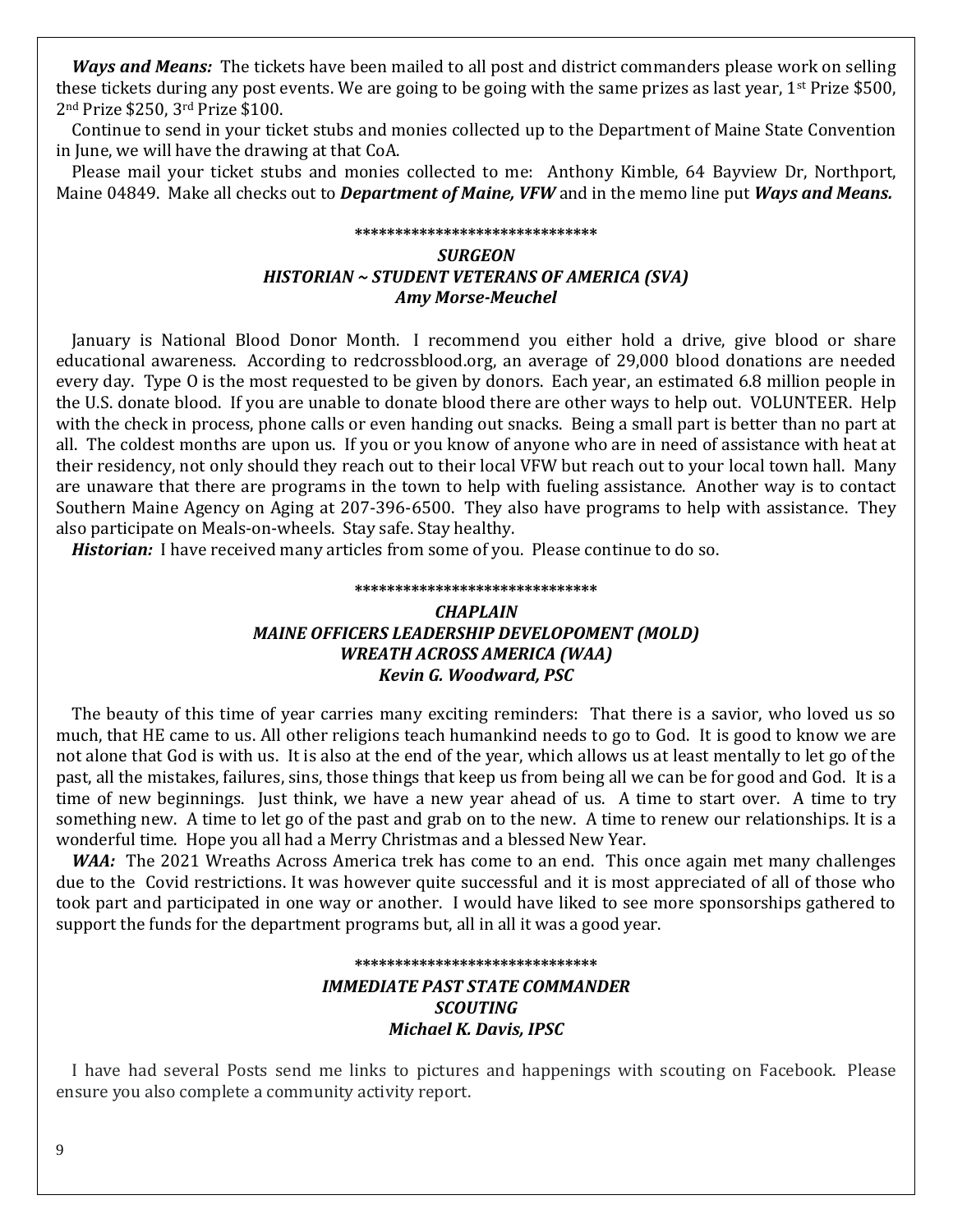This month, District 10, Post 10643 along with Department Commander Herman Littlefield awarded VFW Eagle Scout Certificate to Coleman Ballweg, Troop 41. District 11, Post 9394 worked with Scouts to pick up flags from veteran graves.

 The following Posts are reported in Scouting for 2021-2022 District 4, 4633 > District 6, 9437 >District 10, 6859, 10643, 10879 and District 11, 9394, 9935, 9394 ,109, 5744.

 Scouts who are registered, active members of a Boy or Girl Scout Troop, Venturing Crew, or a Sea Scout who have received the Eagle Scout Award, Girl Scout Gold Award, Venture Summit Award or Sea Scout Quartermaster Award are eligible for the Scout of the year.

Scout of the Year dates: Deadline for entry to VFW post is March 1st

Deadline to Department April 1st (Posts should notify District of submissions)

Deadline to National Headquarters May 1st

 My desire and goal are for all Posts and Districts to seek out applicants to work with and submit them to me for consideration. I should receive applicants from each District.

 If you know of a Scout that has completed his Eagle project and will be awarded Eagle rank, contact me. I have certificates that the Department can award to those Scouts.

 **Boy Scout Web Page**

Pinetree Council *[https://www.pinetreebsa.org](https://www.pinetreebsa.org/)* Katahdin Council *[https://www.katahdinareabsa.org](https://www.katahdinareabsa.org/) Girl Scouts of Maine [http://www.girlscoutsofmaine.org](http://www.girlscoutsofmaine.org/)*

**\*\*\*\*\*\*\*\*\*\*\*\*\*\*\*\*\*\*\*\*\*\*\*\*\*\*\*\*\*\***

#### *NATIONAL COUNCIL MEMBER, MAINE MEMBERSHIP LEGISLATIVE ~ MAINE VETERAN'S HOMES (MVH) Steven J. SanPedro, PSC*

 Comrades, I hope everyone had a great Holiday Season! I have to apologize for not recognizing the 100% Posts last month. So, Congratulation to Post 4633 Hampden, Post 7997 Old Orchard Beach and Post 9394 Kittery for reaching or exceeding their goal of 100% or higher. Great Job in attaining this milestone! Will your Post be the next Post to join them in the Commanders 100% Club?

*National Council Member – Maine:*It has been brought to my attention that many Departments are not happy with the way the Teacher of the year has changed to this year. That only one teacher will receive \$3,000.00 and the school will get \$3,000.00 also. This is a change from what was a \$1,000.00 for each teacher at all three levels and a \$1,000.00 for their schools. So, no change in total money given out but only one teacher instead of three. At the Department CoA, I will be asking those in attendance how they would like me to vote at our next National CoA. To keep it the same way or change it back to the original plan. Please let your District Commanders know how you feel so they can vote the way you want them to.

Legislation: The National Legislative Conference in March is currently on hold. The final decision will be made soon. Due to many restrictions, the conference will be hard to conduct due to limited access and limits on how many can attend. The 2023 NDAA is heading to the Presidents' desk for signature. The Global War on Terrorism Memorial authorization on the National Mall is in there. Also, a 2.7% pay increase for the Military. Please take the time to read about the many VFW supported items that are in the NDAA.

 *Membership:* Point of clarification – No Post is allowed to conduct a Recruiting Event in another Posts town without the approval of that Post. Additionally, there can be no soliciting of gifts or funds without approval from the Post. The Department is currently sitting at 86.26% with 6569 Members which is an increase of 1.42% and 108 Members. We need 1046 Members to reach 100%. We have increased our New Members by 14 and decrease our Reinstated Members by 75 from this time last year. We are all recruiters and we must *Retain, Reinstate and Recruit Members*. We have 12 Posts that has completed a Recruiter Event and submitted the proper paperwork to me. Make sure you read and understand the 2021-2022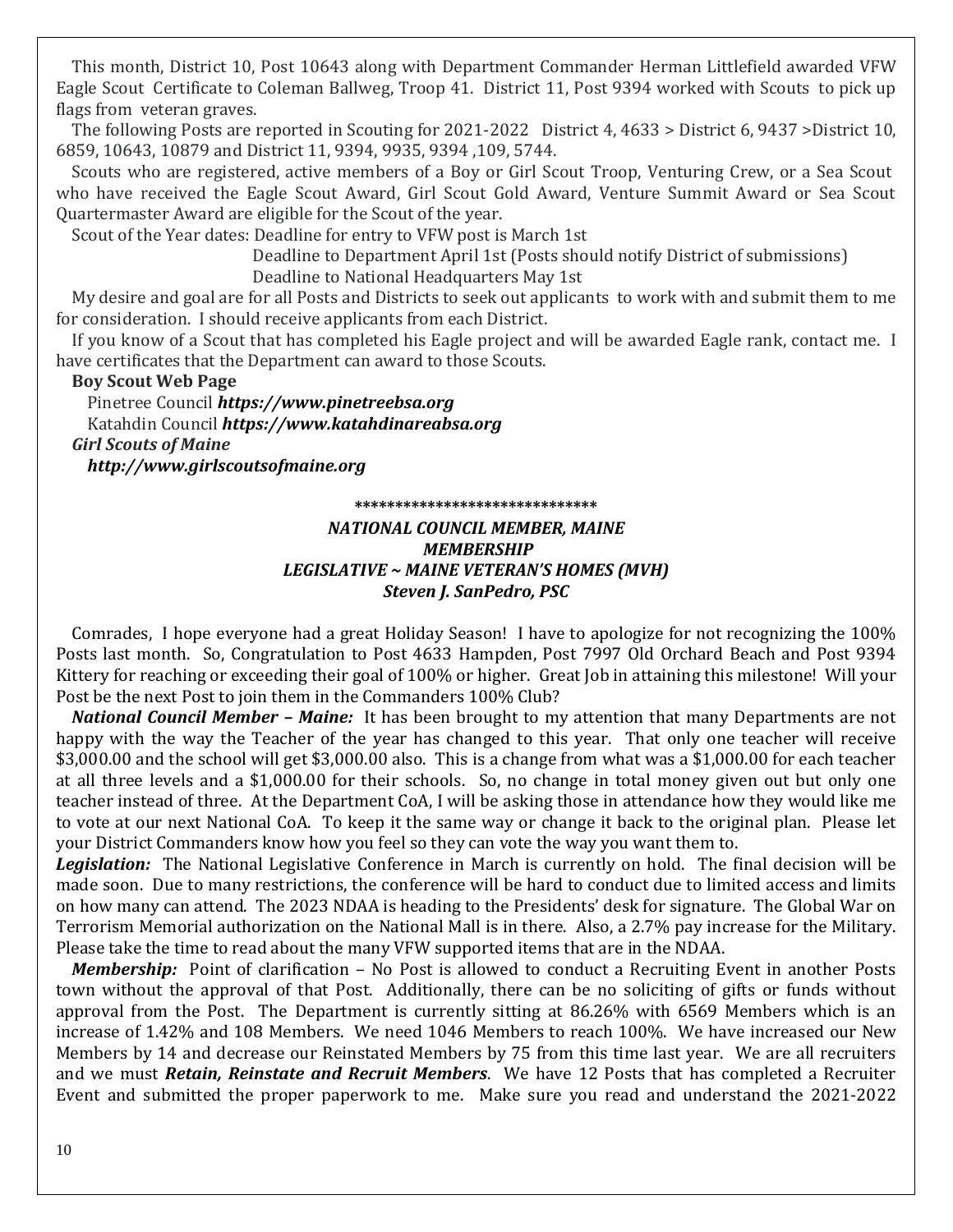Membership Program. If you have any *questions on Membership, please contact me at 207-894-5260 or email me at sanpedro105@roadrunner.com*

 **Please read:**

 **New/Reinstated Membership Grant initiative for VFW Posts Starting January 1, 2022, every VFW Post that signs up and submits full membership dues\* for each member will receive a grant based on the type of membership submitted while funds are available.** 

 **Member Type Rebate Amount New to the VFW Life member and/or any \*\*Reinstated annual to Life with full Life member payment. \$30.00** 

 **New to the VFW Life member and/or any \*\*Reinstated annual to Life Installment Payment \$20.00 New to the VFW Annual member \$20.00** 

 **\*\*Reinstated Annual member \$10.00** 

 **\*Full membership dues include the per capita for National, Department and the Post.** 

 **\*\*Reinstated definition - Anyone that has been a member before, and their dues have been expired for 2 years and 1 day or more is classified as a Reinstated member. Members submitted prior to January 1st are not eligible for this program. Current Annual members defined as any member whose dues have not been expired more than two years are not eligible for the grant. Members at Large are not part of this program**

*Maine Veterans Homes:*As always, the Homes continue to work very hard on keeping the virus out of the homes. Unfortunately, it is very hard because the staff is exposed to many things outside of the Homes through their own families and friends. They are doing their best to prevent exposure to ensure they do not bring it in the home. The staff and residents are getting the booster shots. The new Augusta Home is still not open but progress is being made. As always, I want to thank everyone at the homes as they are truly living up to their motto of "caring for those who served!"

#### *"ADVANCING THE VFW MISSION"*

#### **\*\*\*\*\*\*\*\*\*\*\*\*\*\*\*\*\*\*\*\*\*\*\*\*\*\*\*** *AMERICANISM/LOYALTY DAY Michael A. McInnis, Chairman*

First of all, I hope that everyone had a happy & heathy Holiday Season.

We now have only 4 months left in the reporting year for Community Activities.

 We have approximately half of our Posts that have reported in Americanism/Loyalty Day Programs. The reports have been coming in very slowly, many Posts have not reported in many programs. We have Martin Luther King Jr. Day coming on Monday January 17, 2022. We must also *"Remember the Maine"* on February 15, 2022.

 *Americanism:* All Posts should be reported in Americanism. If you fly an American flag at home or at your post, marched or participated in a Parade, Holiday Parade or Program. Please report any/all programs completed either in person or on social media.

*Loyalty Day:* All Posts should be reported in Loyalty Day.

#### **\*\*\*\*\*\*\*\*\*\*\*\*\*\*\*\*\*\*\*\*\*\*\*\*\*\*\*\*\*** *AUDIT & FINANCE DEPARTMENT GRANTS Alfred E. Michaud Sr., PSC*

The Audit and Finance Committee will meet at the next COA.

 G*rants:* **Homeless Veterans Grant** through the Department of Labor \$10,000.00 approved, in process of closing grant**.** 

Our **State of Maine VSO Grant** \$60,000.00 funds are trickling in.

Our **VA Transportation New Grant** the **\$40,000.00 is up and running.** 

 **State Homeless Veterans Grant** we have had no info passed on if we will receive any this year so far.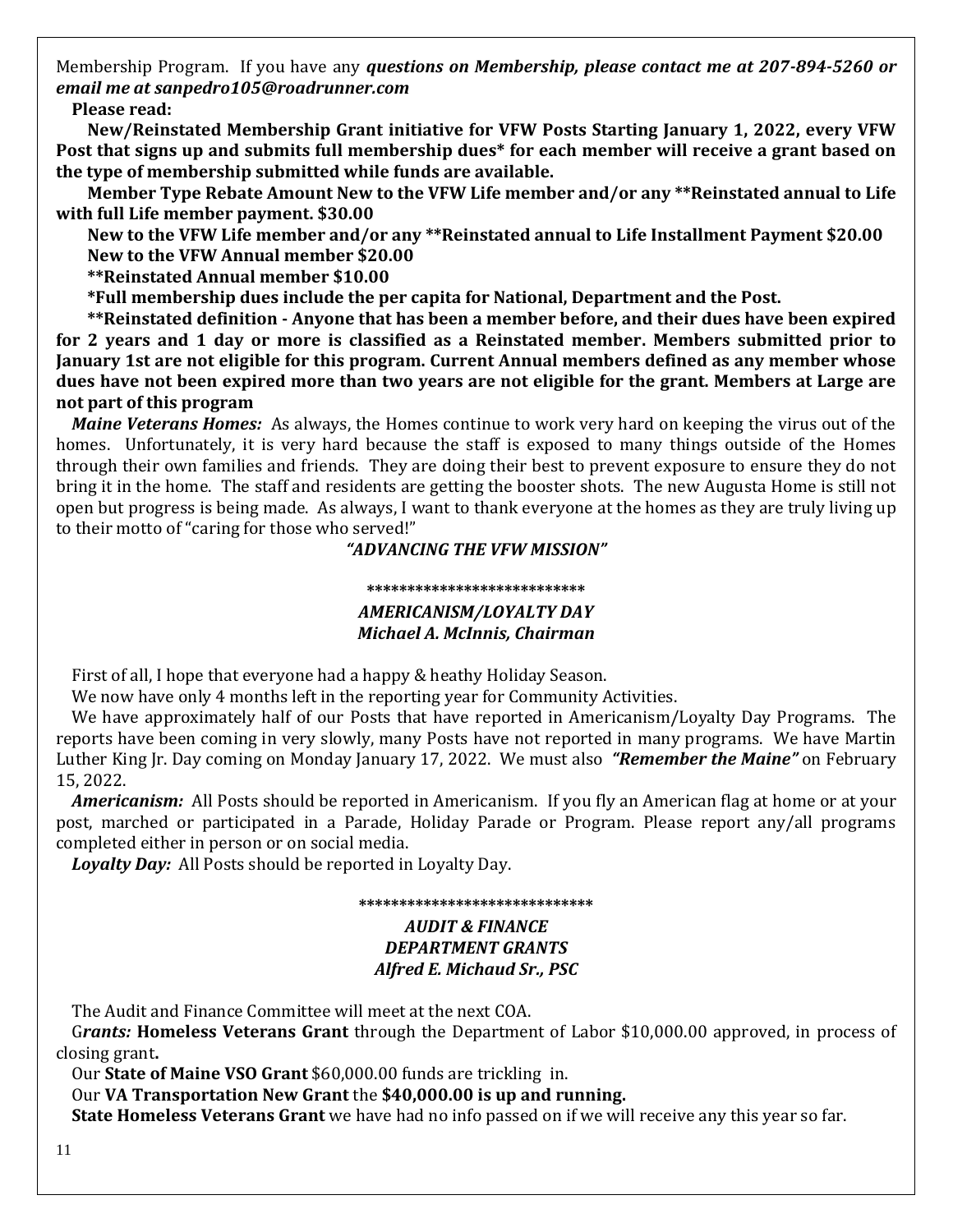#### **\*\*\*\*\*\*\*\*\*\*\*\*\*\*\*\*\*\*\*\*\*\*\*\*\*\*\*\*\*\*\*\*\*\*\***

#### *CREDENTIALS Arthur J. Roy, PSC*

 The REPORTS on the things needed to be completed ON TIME aren't being reported on time and copies aren't all being sent to our STATE QUARTERMASTER so the Question is why isn't this being done? I've put in the GO'S the RULES each month on these items BUT, please do remember if not done as the by-laws DON'T be upset when the State Convention is held and your Posts or Districts aren't able to *VOTE*. I'll more than likely have to tell National Headquarters the reason why and this will really look bad so GET moving and either go by the By-laws or why be a COMMANDER and run for leadership positions? Last year there were MANY that shouldn't have been able to vote BUT were allowed which means our TOP CHAIR OFFICERS BROKE THE BY-LAWS. THIS WASN'T RIGHT. Let's get *ALL TRUSTEE REPORTS AND COPIES* TO STATE QM when DUE.

#### **\*\*\*\*\*\*\*\*\*\*\*\*\*\*\*\*\*\*\*\*\*\*\*\*\*\*\*\*\*\*\*\***

#### *HOMELESS VETERANS VETERANS CEMETERY SOUTH ~ ASSISTANT LEGISLATIVE (Augusta) MEMBERSHIP RECRUITER (South) James E.N. Bachelder, PSC*

 *Homeless Veterans:* We received a message thru our Department website. A homeless Veteran is in Georgia and planning on arriving in Maine on January 1<sup>st</sup>. We directed him to the MBVS. We are not a starting point. We have no way to verify if the person is a Veteran and if they are Homeless. The VA, State of Maine or other service provider that has access to the documentation to verify the individual's status has to be the lead on any assistance.

*Donations from the Maine VFW:* Our count has Post 8835 Winslow and Post 10879 Gorham both donated \$100.00. The total number of donations is now 8 and the amount is \$790.00.

 We have been in contact with the Augusta Post 887 about Welcome Kits. They are raising donations to create kits. The Augusta Elks are up the road and around the corner. The communication is open and the storage is available.

*Stand-Downs:* Still waiting confirmation of the new dates and locations.

*Homeless Veterans Count:* The annual Point-in-Time survey is coming on the last Wednesday of January. The lead of this program is Catholic Charities of Maine. Their phone number is 800-772-7447. They use the MMCN units spread around the State as local contacts.

*Maine Veterans in Need:* We canceled our December meeting because we didn't have any pressing questions. We just continued supporting the Veterans in Need and will have our regular monthly meeting on January 28th at 10:00 am via Zoom and in-person in Brunswick.

*We always need Welcome Kits:* If you can't put together a complete kit, you can donate to the building of a kit. The kit list was in the September GO's. You can see it on the Department website. You can print pages 22 and 23 to a pdf file and print all the copies you need. Please look at the list and see what your Post can do to help our Veterans in Need.

*Homeless Veterans Action Committee:* November BNL is from September 1st until November 30th with 157 identified homeless Veterans in Maine, 129 are sheltered, 28 are unsheltered, and 14 are over income for assistance from HUD VASH & SSVF. There are 47 chronically homeless Veterans statewide. It is taking 180 days from identification to Permanent Housing. This is supposed to be under 90 days. During this 90 day: Inflow is, 97 newly identified homeless Veterans found and Outflow is, 69 Veterans were housed.

 If you have any questions, please feel free to contact me at james.bachelder@metrocast.net or call 432-7127 between 9 am to 9 pm.

Veterans' Cemetery South: We had a very nice and well attended Wreaths Across America ceremony and wreath laying event.

We are not having a meeting until March  $10<sup>th</sup>$ . The location had to be decided. We need more room than the conference room allows. We also need WIFI access to have Zoom participants. We will keep you updated.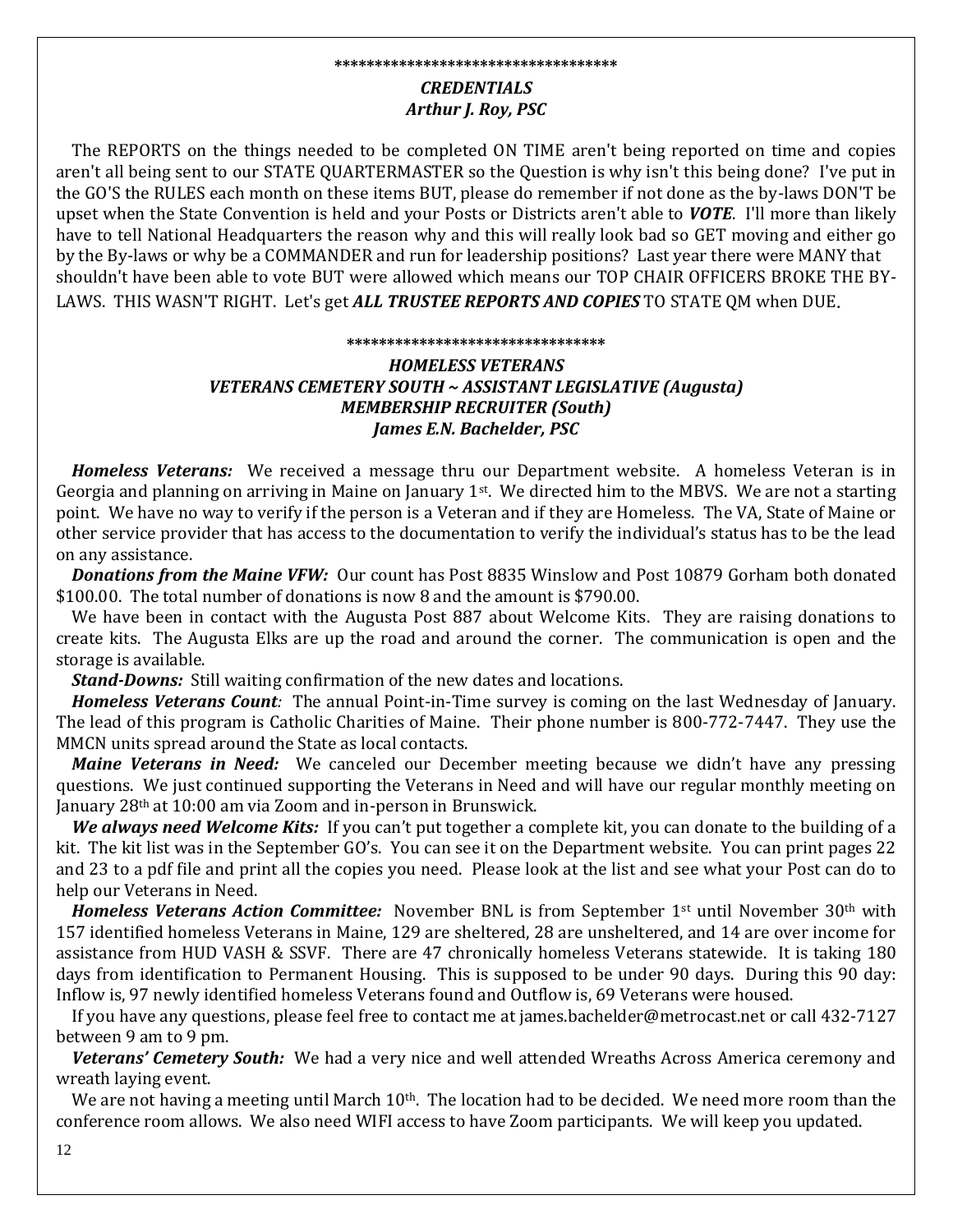*Assistant Legislative (Augusta):* This is what is listed for the January Legislature Calendar.

LD 1513 Act to Maintain a discontinued road.

 Energy, Utilities and Technology – Economic Advancement – Environment and Natural Resources – Agriculture, Conservation and Forestry – House Chambers – Legislative Council and Consensus Economic Forecasting Commission in-Person Meeting.

#### **\*\*\*\*\*\*\*\*\*\*\*\*\*\*\*\*\*\*\*\*\*\*\*\*\*\*\*\*\*\***

#### *HOSPITAL/VAVS Michael W. Blair, Director*

Donations for the month of December 2021 totaled \$1,300.00.

\$1,050.00 is to be used by Hospital/VAVS as needed for Veterans' care.

\$250.00 will be used to buy Bingo Coupon Books.

 I would like to thank Posts # 2197 Topsham, # 6924 Fairfield, # 6859 Portland and # 10881 Farmington for the donations.

 It is my hope that all Comrades and their families had a safe Merry Christmas and will have a Healthy and Happy New Year.

#### **\*\*\*\*\*\*\*\*\*\*\*\*\*\*\*\*\*\*\*\*\*\*\*\*\*\*\*\*\***

# *NATIONAL HOME Teresa S. Drag, Chairperson*

 No donations were received since the last report. There are so many organizations asking for donations now, but we should remember our own and remember that even a little bit helps. One way that we can send donations is by using the "Smile" version whenever we shop via Amazon. By going to *smile.amazon.com* and selecting *VFW National Home for Children*, a donation amount is generated with every purchase. Just remember to go to smile.amazon.com instead of the main Amazon website each time you shop.

Remember if your Post or District adds a life membership or sends a donation directly, let me know via mail or email so that we can track and recognize it.

Donations should be mailed to me at: Teresa Drag, PO Box 140, Paris ME 04271.

Checks can be made out either to *Department of Maine VFW*, or to *VFW National Home for Children.*

**\*\*\*\*\*\*\*\*\*\*\*\*\*\*\*\*\*\*\*\*\*\*\*\*\*\*\*\*\***

# *VETERANS ADVISORY TO VA MAINE HEALTHCARE SYSTEM JoAnn Bolduc, Chairperson*

"You'll never get bored when you try something new. There's no limit to what you can do. -Dr. Seuss

 At the risk of sounding repetitive comrades, Covid and its variants are still raring their ugly heads. " Like many hospitals in the state, VA Maine is currently experiencing a surge of COVID-19 hospitalizations and an increased demand for inpatient beds. We are doing everything we can to keep the impact to our Veterans to a minimum. Please plan for all upcoming appointments as normal unless you are contacted by your Care Team. We ask for your patience and understanding as we work to expand our capacity to care for Veterans in the safest way possible." (from VA website) Please be patient and adjust as needed to ensure the safety of everyone involved. That said, booster shots are still available and the VA health website updates booster clinic availability on a regular basis. If you wish to make an appointment for a vaccine or a booster you can contact your provider. You may also receive a vaccine or booster outside of the VA by searching your location at *[www.vaccines.gov/search](http://www.vaccines.gov/search)* OR Maine.gov vaccination sites. Hey! Don't forget those flu vaccines either.

Many have asked about the Program of Comprehensive Assistance for Family Caregivers. It is an amazing program but you have to meet some basic requirements before you are eligible. The full list can be discussed with your Care Provider but you MUST need assistance in supporting health and well-being assistance from a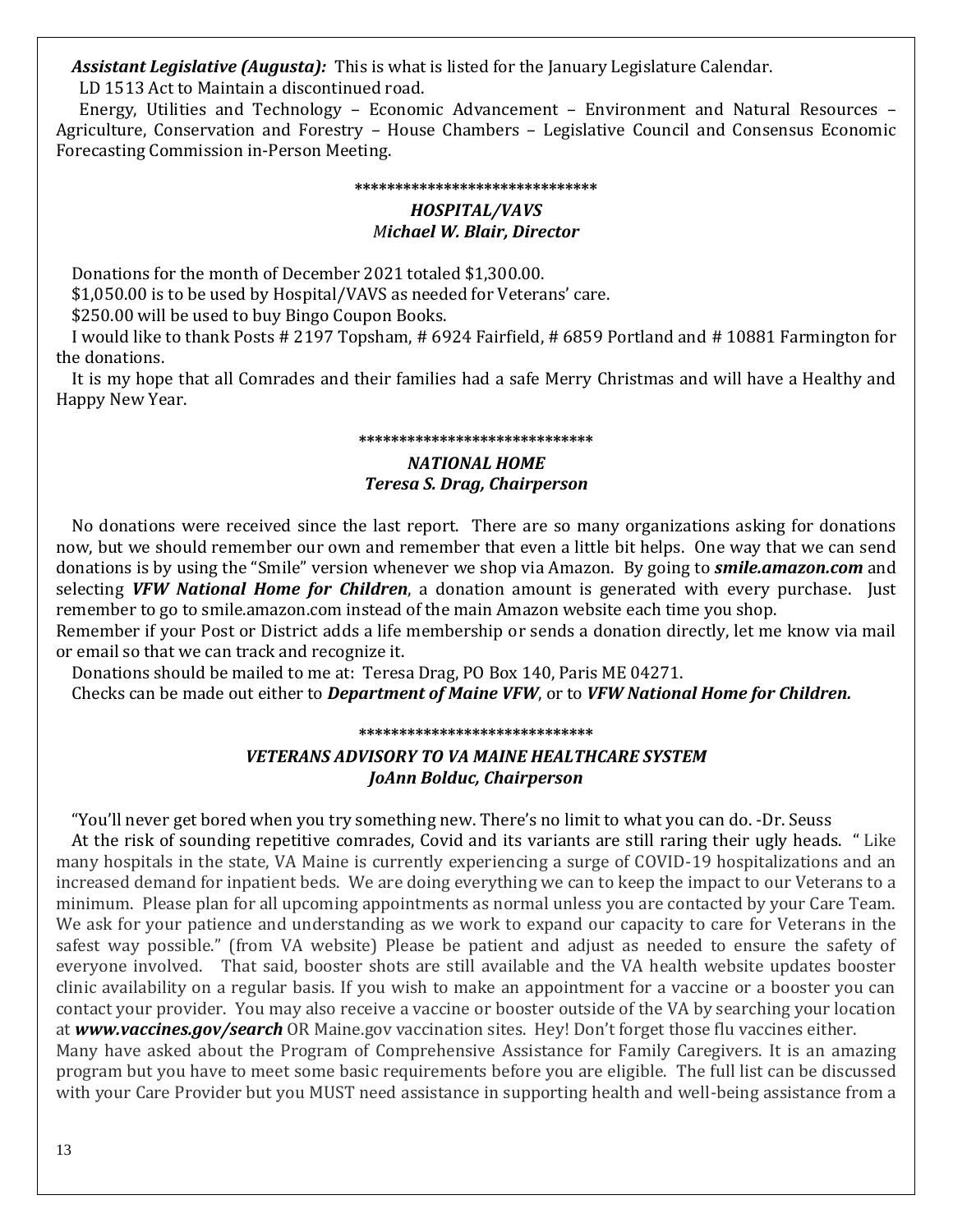personal caregiver with basic activities of daily live such as bathing, dressing, and feeding AND safety, protection or instruction in their daily living environment.

 But Maine and the VA is about more than just being one step ahead of what wants to do is in. There are lots of healthy proactive options to help us live the best lives we possibly can and a New Year is the perfect time to try a new thing. Be it losing a few of those holiday pounds through the VA MOVE program, flexing some artistic muscle through the Creative Arts Competition, working on beating the crap outta those mental demons through one of the many mental health services or just finding a common interest with other veterans in the adaptive sports program, there is something out there for you.

 May the New Year find you still curious about the wonders the world has to offer and showered with blessings overflowing. Be good to yourself and be good to each other.

# **\*\*\*\*\*\*\*\*\*\*\*\*\*\*\*\*\*\*\*\*\*\*\*\*\*\*\*\*\*\*\*\*\*\***

#### *VETERANS SERVICE OFFICE Cornelius J. Ware, SO*

 *Service Office COVID-19 Procedures:* As we are continuing to feel the impact of the Delta and Omicron strain on our office. Our office is still doing appointments only no walk-in traffic for the time being. This is still a temporary measure but necessary for R.O. protocol and our depleted office staffing level. We hope that this surge will safely pass, and we look forward to the VARO's plans and procedures for the full safe reopening of our office. Until then, remember the VSO staff though limited is still here in the office and ready to assist you. We are still conducting business with the health and safety of the office and the veteran's we serve as our primary concern. Sorry for the temporary inconvenience. You can continue to reach us at the VFW Service Office phone number 207-623-5723. Email us at *[vfw.vbatog@va.gov](mailto:vfw.vbatog@va.gov)* or regular mail: VFW Dept. Service Office, VA Regional Office, P.O. Box 3311, Augusta, ME 04330-3311

 Thank you for your understanding and support as we continue to work through this crisis together. In our absence you can contact the Togus Benefits Office at 207-621-6938 for assistance. But for now, please stay healthy and stay safe.

 *Look Back at 2021:* As 2021 comes to a close, the office has endured the storm of uncertainty due to Covid-19. With the exception of a one-week shutdown, the office has been open and though the staff is depleted, the office still conducted over 200+ office claims interviews and over 30 outreach interviews during V-VEAC 3 day event 7-9 December. We are looking forward to 2022 and all the positive changes that I hope it will bring. Until then, just know that the office is here to support our Veterans and their family. Have a safe happy holiday season, and a Happy New Year.

 *Updates to Dependency and Indemnity Compensation (DIC) Eligibility Following Remarriage:* The Office of General Counsel (OGC) recently provided clarification on the effect of *Public Law (PL) 116-315* on entitlement to DIC remarriage of surviving spouses. Their guidance stated that a surviving spouse could remarry after the age of 55 *on any date* and retain or regain eligibility to Dependency and Indemnity Compensation (DIC) as of January 5, 2021. Prior to receiving this clarification, the manual guidance was that if the surviving spouse remarried after age 55, but before age 57, the date of remarriage would have had to have been on or after January 5, 2021, for DIC eligibility to be retained. However, based on this clarification from OGC, a more liberal interpretation can be utilized. If a claim for reinstatement of DIC is granted under *PL 116-315*, benefits will be paid beginning the *later* of: One year prior to the date of claim, or January 5, 2021.

#### *"VETERANS SERVING VETERANS"*

#### **\*\*\*\*\*\*\*\*\*\*\*\*\*\*\*\*\*\*\*\*\*\*\*\*\*\*\*\*\*\***

*WEBSITE COORDINATOR Thomas R. Lussier, PSC*

# *"HAPPY NEW YEAR"*

The *NEW* Department Website is in excellent working order. MAINEVFW.ORG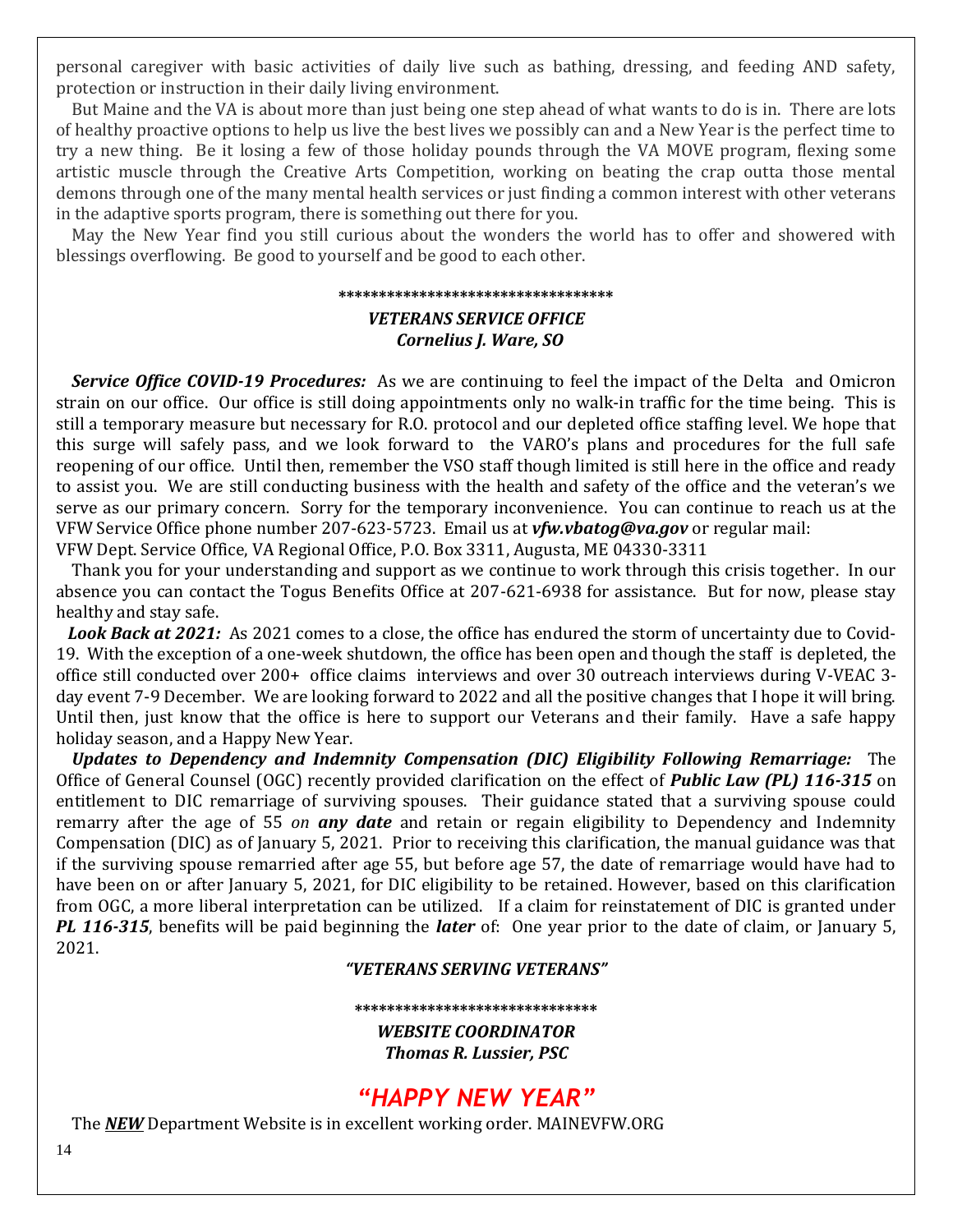Please ensure any directory changes that need to be made are sent to the Department Adjutant also please remember the password for all forms is 1921.

 Comrades the new Department website contains an incredible amount of information designed to make everyone's job more helpful. Many years have been devoted to creating this site so please utilize it! If anyone has any problems, please don't hesitate to contact me. Thank You!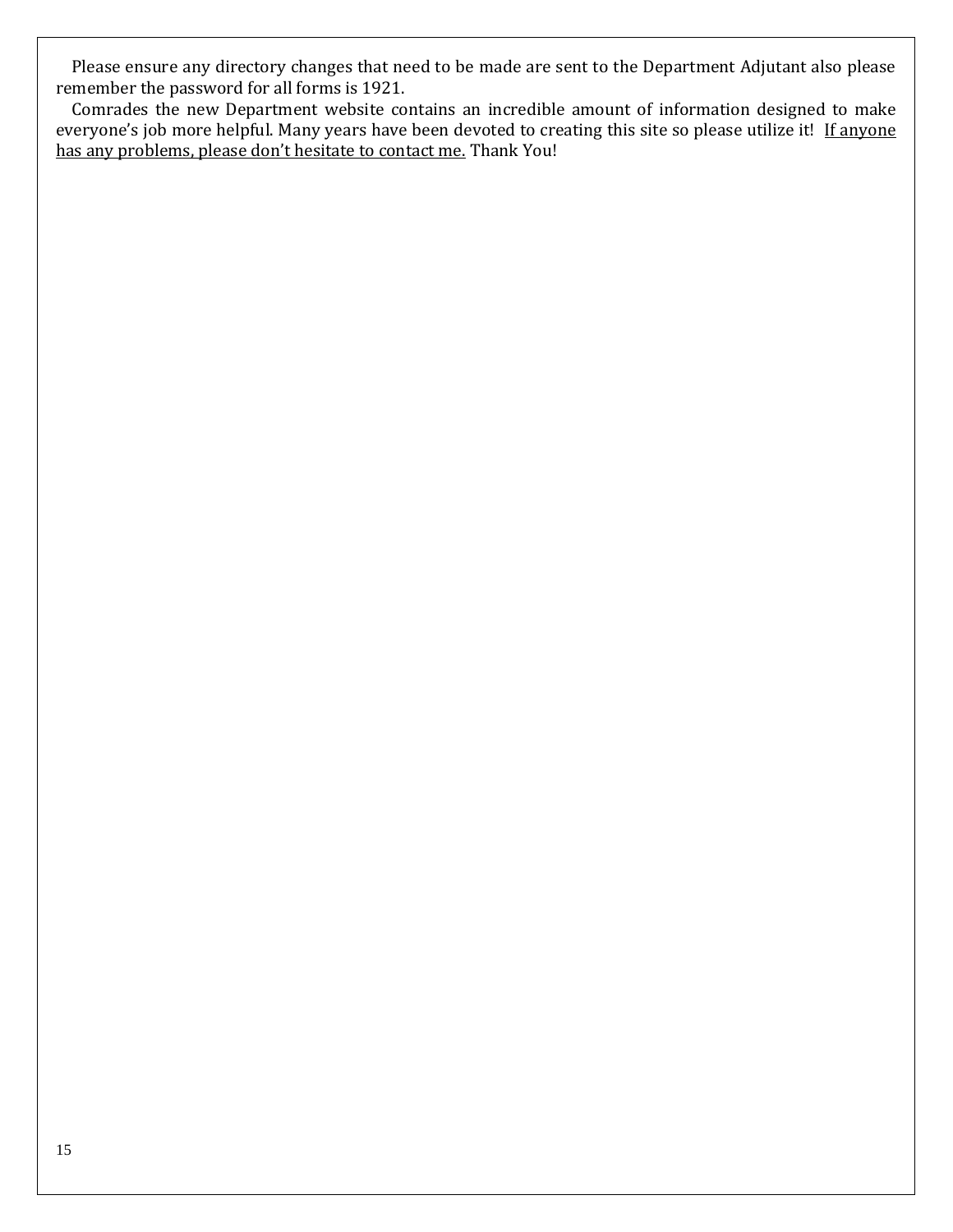#### **DEPT @ 86.48% - Need 1029 For 100% (17+) Department Statistics**

| Post                     | Dist           | Life                      | <b>New</b>                                | Reinst       | Cont           | Total            | Prior<br>Year | Percent | +/-         | City                  | N/R<br>LM           |
|--------------------------|----------------|---------------------------|-------------------------------------------|--------------|----------------|------------------|---------------|---------|-------------|-----------------------|---------------------|
| 2599                     | 1              | 95                        | $\mathbf 0$                               | $\pmb{0}$    | 9              | 104              | 169           | 61.53%  | $-65$       | PRESQUE ISLE          | 0                   |
| 6187                     | 1              | 52                        | 1                                         | 0            | 8              | 61               | 83            | 73.49%  | $-22$       | <b>FORT FAIRFIELD</b> | $\overline{0}$      |
| 9389                     | 1              | 339                       | 1                                         | 0            | 39             | 379              | 486           | 77.98%  | $-107$      | CARIBOU               | $\pmb{0}$           |
| 9699                     | 1              | 62                        | $\mathbf 0$                               | $\pmb{0}$    | 4              | 66               | 80            | 82.50%  | $-14$       | <b>ASHLAND</b>        | $\mathsf{O}\xspace$ |
| <b>District</b><br>Total | 1              | 548                       | $\overline{c}$                            | $\mathbf 0$  | 60             | 610              | 818           | 74.57%  | $-208$      |                       | 0                   |
| Post                     | Dist           | Life                      | <b>New</b>                                | Reinst       | Cont           | Total            | Prior<br>Year | Percent | +/-         | City                  | N/R<br>LM           |
| 1605                     | $\overline{c}$ | 119                       | 1                                         | 1            | $\overline{2}$ | 123              | 132           | 93.18%  | -9          | <b>BURLINGTON</b>     | $\pmb{0}$           |
| 7529                     | $\overline{c}$ | 55                        | $\mathbf{1}$                              | 0            | 5              | 62               | 83            | 74.69%  | $-21$       | <b>ISLAND FALLS</b>   | $\overline{0}$      |
| <b>District</b><br>Total | $\overline{c}$ | 174                       | $\overline{c}$                            | $\mathbf{1}$ | 8              | 185              | 215           | 86.04%  | $-30$       |                       | $\mathbf 0$         |
| Post                     | Dist           | Life                      | <b>New</b>                                | Reinst       | Cont           | Total            | Prior<br>Year | Percent | +/-         | City                  | N/R<br>LM           |
| 9779                     | 3              | 99                        | $\boldsymbol{0}$                          | $\pmb{0}$    | 12             | 111              | 136           | 81.61%  | $-25$       | <b>CALAIS</b>         | $\overline{c}$      |
| 11553                    | 3              | 102                       | $\mathbf 0$                               | 0            | 12             | 114              | 139           | 82.01%  | $-25$       | <b>HARRINGTON</b>     | 1                   |
| <b>District</b><br>Total | 3              | 201                       | 0                                         | $\mathbf 0$  | 24             | 225              | 275           | 81.81%  | $-50$       |                       | 3                   |
| Post                     | Dist           | Life                      | <b>New</b>                                | Reinst       | Cont           | Total            | Prior<br>Year | Percent | +/-         | City                  | N/R<br>LM           |
| 109                      | 4              | 117                       | 0                                         | 0            | 31             | 148              | 170           | 87.05%  | $-22$       | <b>ELLSWORTH</b>      | $\pmb{0}$           |
| 1761                     | $\overline{4}$ | 170                       | $\overline{2}$                            | $\mathbf{1}$ | 24             | 197              | 244           | 80.73%  | $-47$       | <b>BANGOR</b>         | $\mathbf{1}$        |
| 3381                     | 4              | 158                       | $\mathbf 0$                               | 0            | 17             | 175              | 197           | 88.83%  | $-22$       | <b>OLD TOWN</b>       | $\boldsymbol{0}$    |
| 4633                     | 4              | 102                       | 1                                         | 0            | 8              | 111              | 111           | 100.00% | $\mathbf 0$ | <b>HAMPDEN</b>        | $\overline{c}$      |
| <b>District</b><br>Total | $\overline{4}$ | 547                       | 3                                         | $\mathbf{1}$ | 80             | 631              | 722           | 87.39%  | $-91$       |                       | 3                   |
| Post                     | Dist           | Life                      | <b>New</b>                                | Reinst       | Cont           | Total            | Prior<br>Year | Percent | +/-         | City                  | N/R<br>LM           |
| 4298                     | 5 <sup>5</sup> | $\vert 51 \vert$          | $\begin{array}{ c c } \hline \end{array}$ |              | $\vert$ 10     | $ 61\rangle$     | 69            | 88.40%  | $-8$        | <b>DEXTER</b>         | 0                   |
| 5723                     | 5              | $\ensuremath{\mathsf{3}}$ | $\mathbf 0$                               | 0            | 6              | 9                | 15            | 60.00%  | -6          | <b>JACKMAN</b>        | $\pmb{0}$           |
| 6924                     | 5              | 94                        | 1                                         | 0            | 4              | 99               | 119           | 83.19%  | $-20$       | <b>FAIRFIELD</b>      | $\overline{0}$      |
| 7865                     | 5              | 111                       | 1                                         | 0            | 10             | 122              | 131           | 93.12%  | -9          | <b>MADISON-ANSON</b>  | 1                   |
| 7866                     | $\sqrt{5}$     | 8                         | 0                                         | 0            | 1              | $\boldsymbol{9}$ | 13            | 69.23%  | -4          | NORRIDGEWOCK          | $\overline{0}$      |
| 10881                    | 5              | 24                        | 0                                         | 0            | 2              | 26               | 25            | 104.00% | 1           | <b>FARMINGTON</b>     | $\pmb{0}$           |
| 11191                    | 5              | 21                        | $\pmb{0}$                                 | 0            | 8              | 29               | 35            | 82.85%  | -6          | <b>NEWPORT</b>        | $\pmb{0}$           |
| <b>District</b><br>Total | 5              | 312                       | $\overline{c}$                            | 0            | 41             | 355              | 407           | 87.22%  | $-52$       |                       | 1                   |

#### **\_\_\_\_\_\_\_\_\_\_\_\_\_\_\_\_\_\_\_\_\_\_\_\_\_\_\_\_\_\_\_\_\_\_\_ Maine as of Monday December 27, 2021**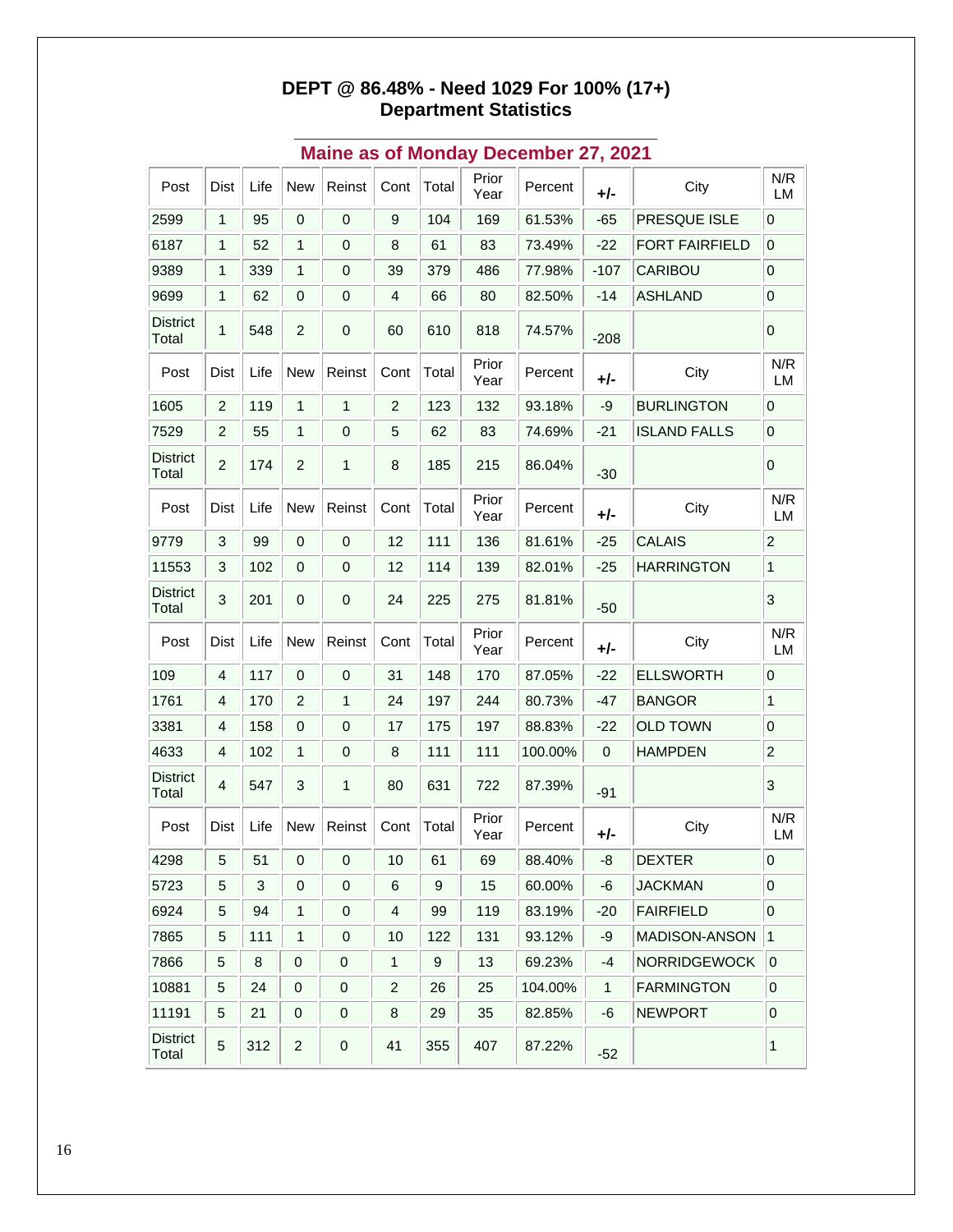| Post                     | Dist             | Life | <b>New</b>                | Reinst                  | Cont           | Total | Prior<br>Year | Percent | $+/-$  | City                              | N/R<br><b>LM</b>          |
|--------------------------|------------------|------|---------------------------|-------------------------|----------------|-------|---------------|---------|--------|-----------------------------------|---------------------------|
| 3095                     | 6                | 8    | $\mathbf{1}$              | $\mathbf 0$             | 4              | 13    | 17            | 76.47%  | -4     | <b>FRIENDSHIP</b>                 | 0                         |
| 3108                     | 6                | 118  | 0                         | $\mathbf 0$             | 21             | 139   | 171           | 81.28%  | $-32$  | <b>BELFAST</b>                    | 1                         |
| 4169                     | 6                | 8    | $\mathbf{1}$              | 0                       | $\overline{2}$ | 11    | 14            | 78.57%  | -3     | VINALHAVEN                        | $\mathbf 0$               |
| 6131                     | 6                | 47   | $\mathbf{1}$              | $\mathbf{1}$            | 22             | 71    | 78            | 91.02%  | -7     | <b>NORTHPORT</b>                  | $\mathbf 0$               |
| 9437                     | 6                | 38   | $\mathbf 0$               | $\mathbf 0$             | $\overline{c}$ | 40    | 45            | 88.88%  | -5     | <b>WASHINGTON</b>                 | $\mathbf 0$               |
| <b>District</b><br>Total | 6                | 219  | 3                         | 1                       | 51             | 274   | 325           | 84.30%  | $-51$  |                                   | 1                         |
| Post                     | Dist             | Life | New                       | Reinst                  | Cont           | Total | Prior<br>Year | Percent | $+/-$  | City                              | N/R<br><b>LM</b>          |
| 2197                     | 7                | 58   | 5                         | 0                       | 15             | 78    | 86            | 90.69%  | -8     | <b>TOPSHAM</b>                    | 0                         |
| 4525                     | $\overline{7}$   | 52   | $\mathbf 0$               | 0                       | 8              | 60    | 69            | 86.95%  | -9     | <b>WALDOBORO</b>                  | $\mathbf 0$               |
| 7738                     | 7                | 56   | $\overline{7}$            | 0                       | 17             | 80    | 73            | 109.58% | $+7$   | <b>BATH</b>                       | $\mathbf 0$               |
| <b>District</b><br>Total | 7                | 166  | 12                        | 0                       | 40             | 218   | 228           | 95.61%  | $-10$  |                                   | 0                         |
| Post                     | Dist             | Life | New                       | Reinst                  | Cont           | Total | Prior<br>Year | Percent | +/-    | City                              | N/R<br><b>LM</b>          |
| 9                        | 8                | 39   | 0                         | $\mathbf 0$             | 10             | 49    | 54            | 90.74%  | -5     | <b>GARDINER</b>                   | $\mathbf 0$               |
| 887                      | 8                | 202  | 1                         | $\overline{2}$          | 22             | 227   | 261           | 86.97%  | $-34$  | <b>AUGUSTA</b>                    | $\mathbf 0$               |
| 1285                     | 8                | 215  | 1                         | 0                       | 7              | 223   | 235           | 94.89%  | $-12$  | <b>WATERVILLE</b>                 | $\mathbf{1}$              |
| 8835                     | 8                | 236  | 2                         | $\overline{2}$          | 14             | 254   | 275           | 92.36%  | $-21$  | <b>WINSLOW</b>                    | $\mathbf{1}$              |
| 9526                     | 8                | 33   | $\mathbf 0$               | 0                       | 6              | 39    | 43            | 90.69%  | -4     | <b>WINTHROP</b>                   | $\mathbf 0$               |
| <b>District</b><br>Total | 8                | 725  | 4                         | 4                       | 59             | 792   | 868           | 91.24%  | $-76$  |                                   | $\overline{c}$            |
| Post                     | Dist             | Life | New                       | Reinst                  | Cont           | Total | Prior<br>Year | Percent | +/-    | City                              | N/R<br>LM                 |
| 1603                     | 9                | 327  | 3                         | 0                       | 42             | 372   | 462           | 80.51%  | $-90$  | <b>LEWISTON-</b><br><b>AUBURN</b> | 0                         |
| 1641                     | 9                | 59   | $\mathbf 0$               | 0                       | 17             | 76    | 151           | 50.33%  | $-75$  | <b>RUMFORD</b>                    | $\boldsymbol{0}$          |
| 3335                     | 9                | 198  | $\mathbf 0$               | $\overline{2}$          | 22             | 222   | 244           | 90.98%  | $-22$  | <b>JAY</b>                        | $\mbox{O}$                |
| 9787                     | $\boldsymbol{9}$ | 104  | 0                         | $\pmb{0}$               | 16             | 120   | 143           | 83.91%  | $-23$  | <b>SOUTH PARIS</b>                | $\mathbf{1}$              |
| <b>District</b><br>Total | 9                | 688  | $\ensuremath{\mathsf{3}}$ | $\overline{c}$          | 97             | 790   | 1000          | 79.00%  | $-210$ |                                   | $\mathbf{1}$              |
| Post                     | Dist             | Life | New                       | Reinst                  | Cont           | Total | Prior<br>Year | Percent | $+/-$  | City                              | N/R<br>LM                 |
| 6783                     | 10               | 35   | 0                         | $\pmb{0}$               | $\overline{c}$ | 37    | 42            | 88.09%  | -5     | LOVELL                            | $\mathbf 0$               |
| 6859                     | 10               | 303  | $\overline{7}$            | 4                       | 41             | 355   | 388           | 91.49%  | $-33$  | <b>PORTLAND</b>                   | 3                         |
| 9328                     | 10               | 34   | $\mathbf 1$               | $\mathbf 0$             | 4              | 39    | 42            | 92.85%  | $-3$   | <b>HARRISON</b>                   | $\mathbf 0$               |
| 10529                    | 10               | 72   | $\pmb{0}$                 | $\mathbf 0$             | 0              | 72    | 78            | 92.30%  | -6     | YARMOUTH                          | $\mathbf 0$               |
| 10643                    | 10               | 48   | $\boldsymbol{0}$          | 0                       | 20             | 68    | 76            | 89.47%  | -8     | <b>WINDHAM</b>                    | $\pmb{0}$                 |
| 10879                    | 10               | 254  | $\mathbf 0$               | 0                       | 22             | 276   | 321           | 85.98%  | -45    | <b>GORHAM</b>                     | $\boldsymbol{0}$          |
| 11362                    | 10               | 28   | $\boldsymbol{0}$          | 0                       | $\overline{2}$ | 30    | 35            | 85.71%  | -5     | <b>NAPLES</b>                     | $\mbox{O}$                |
| <b>District</b>          | 10               | 774  | 8                         | $\overline{\mathbf{4}}$ | 91             | 877   | 982           | 89.30%  | $-105$ |                                   | $\ensuremath{\mathsf{3}}$ |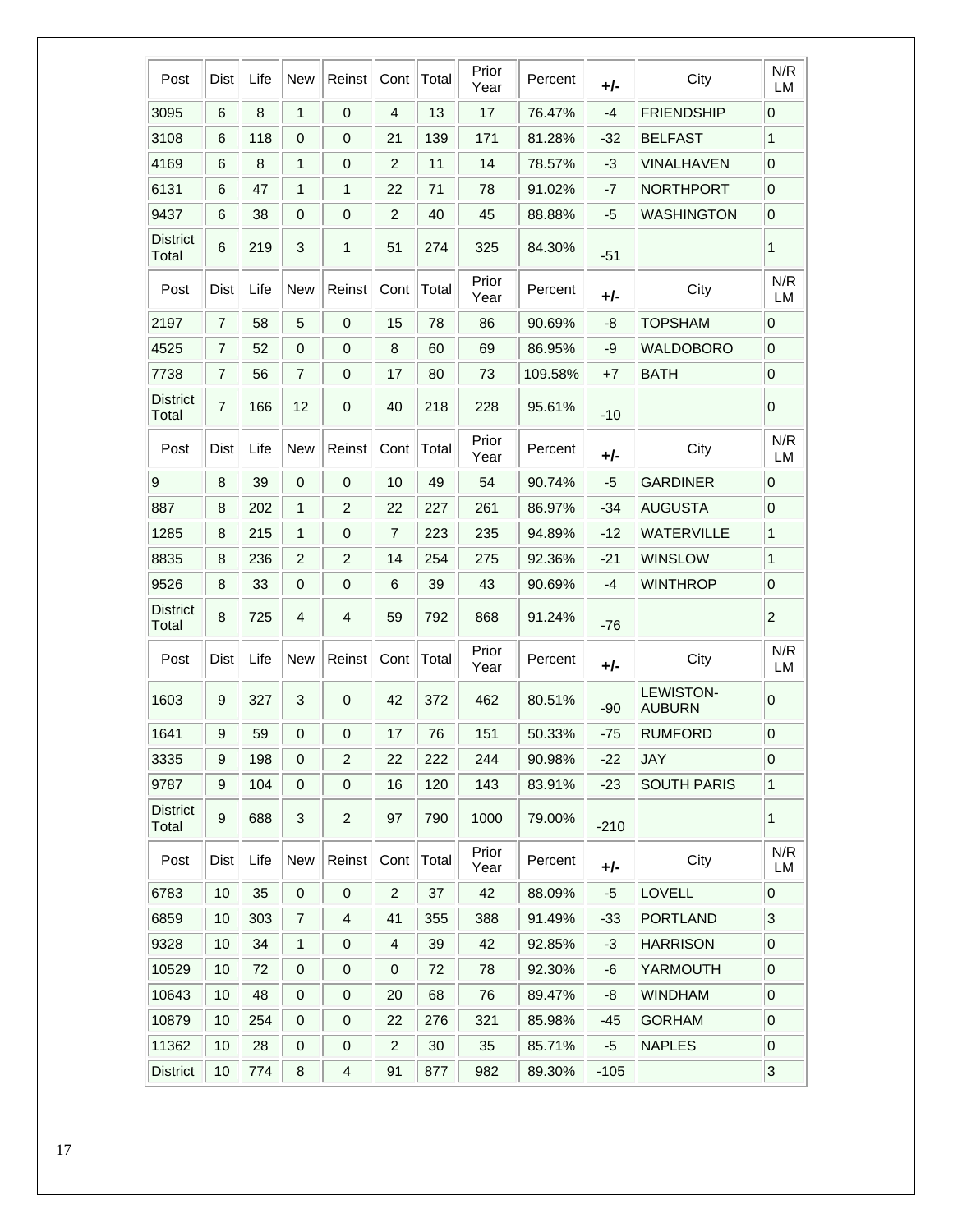| Post                     | Dist        | Life | <b>New</b>     | Reinst         | Cont | Total | Prior<br>Year | Percent | +/-     | City                               | N/R<br>LM      |
|--------------------------|-------------|------|----------------|----------------|------|-------|---------------|---------|---------|------------------------------------|----------------|
| 5744                     | 11          | 107  | $\Omega$       | $\mathbf{0}$   | 36   | 143   | 145           | 98.62%  | $-2$    | <b>SOUTH</b><br><b>BERWICK</b>     | $\mathbf 0$    |
| 6977                     | 11          | 177  | $\overline{2}$ | $\mathbf 0$    | 13   | 192   | 193           | 99.48%  | $-1$    | YORK BEACH                         | $\overline{c}$ |
| 7997                     | 11          | 168  | 5              | 3              | 101  | 277   | 273           | 101.46% | $+4$    | <b>OLD ORCHARD</b><br><b>BEACH</b> | $\mathbf 0$    |
| 9394                     | 11          | 44   | 1              | 1              | 8    | 54    | 53            | 101.88% | $+1$    | <b>KITTERY</b>                     | 1              |
| 9935                     | 11          | 165  | 0              | $\mathbf 0$    | 122  | 287   | 333           | 86.18%  | $-46$   | <b>SANFORD</b>                     | $\overline{c}$ |
| <b>District</b><br>Total | 11          | 661  | 8              | $\overline{4}$ | 280  | 953   | 997           | 95.58%  | $-44$   |                                    | 5              |
| Post                     | <b>Dist</b> | Life | <b>New</b>     | Reinst         | Cont | Total | Prior<br>Year | Percent | +/-     | City                               | N/R<br>LM      |
| 15020                    | 99          | 590  | 11             | $\overline{4}$ | 71   | 676   | 778           | 86.88%  | $-102$  | <b>RUMFORD</b>                     | 3              |
| <b>District</b><br>Total | 99          | 590  | 11             | 4              | 71   | 676   | 778           | 86.88%  | $-102$  | <b>QM'S HOUSE</b>                  | 3              |
| Post                     | <b>Dist</b> | Life | <b>New</b>     | Reinst         | Cont | Total | Prior<br>Year | Percent | +/-     | City                               | N/R<br>LM      |
| <b>State</b><br>Total    | $\mathbf 0$ | 5605 | 58             | 21             | 902  | 6586  | 7615          | 86.48%  | $-1029$ |                                    | 22             |





**EVERYONE'S HELP IS NEEDED TO BRING THE DEPARTMENT TO 100%**

**THIS 2021 – 2022 YEAR - WILL YOU HELP?**

**"ADVANCING THE VFW MISSION"** 

**"RETAIN-REINSTATE-RECRUIT"**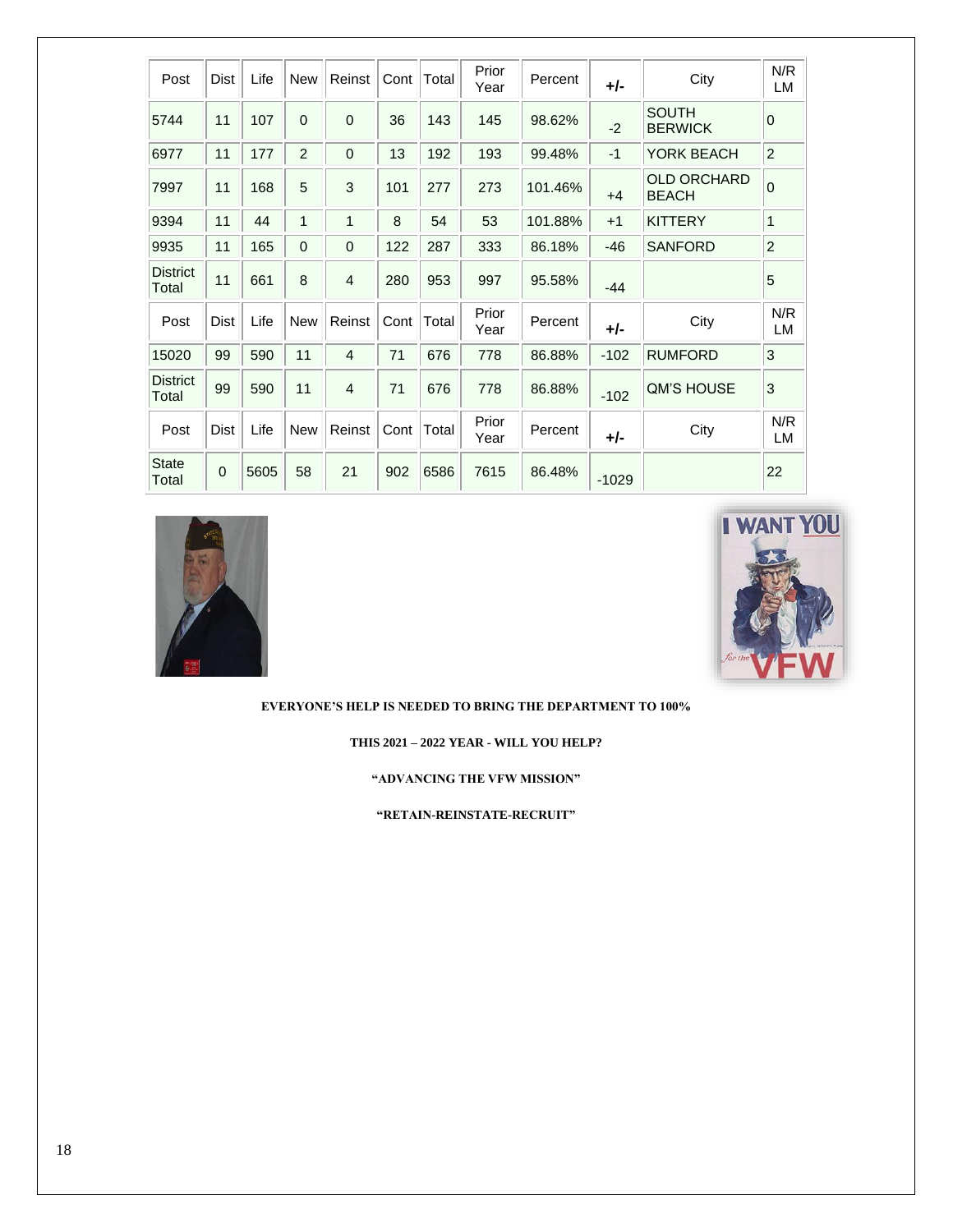|                                               |                  | "ADVANCING THE VFW MISSION"                                                     |            |  |  |  |  |  |  |  |  |
|-----------------------------------------------|------------------|---------------------------------------------------------------------------------|------------|--|--|--|--|--|--|--|--|
|                                               |                  | <b>HERMAN LITTLEFIELD STATE COMMANDER</b>                                       |            |  |  |  |  |  |  |  |  |
| DIVISION LEADERS                              |                  | <<>> DECEMBER 31, 2021<br>>> LET'S WORK TOGETHER TO MAKE OUR DEPARTMENT GROW << |            |  |  |  |  |  |  |  |  |
|                                               |                  |                                                                                 |            |  |  |  |  |  |  |  |  |
| DIV. I (10-50) TOP 3 POSTS IN DIV.            |                  | DIV. IV (201-300) TOP 3 POSTS IN DIV.                                           |            |  |  |  |  |  |  |  |  |
|                                               |                  |                                                                                 |            |  |  |  |  |  |  |  |  |
| 1. 10881 FARMINGTON                           | 104.00%          | 1. 7997 OLD ORCHARD BEACH                                                       | 101.46%    |  |  |  |  |  |  |  |  |
| 2. 9526 WINTHROP                              | 88.88%           | 2. 1285 WATERVILLE                                                              | 94.89%     |  |  |  |  |  |  |  |  |
| 3. 9437 WASHINGTON                            | 88.88%           | 3. 8835 WINSLOW                                                                 | 92.36%     |  |  |  |  |  |  |  |  |
|                                               |                  |                                                                                 |            |  |  |  |  |  |  |  |  |
| DIV. II (51-100) TOP 3 POSTS IN DIV.          |                  | DIV. V (301-400) TOP 3 POSTS IN DIV.                                            |            |  |  |  |  |  |  |  |  |
|                                               |                  |                                                                                 |            |  |  |  |  |  |  |  |  |
| 1. 7738 BATH                                  | 109.58%          | 1. 6859 PORTLAND                                                                | 91.49%     |  |  |  |  |  |  |  |  |
| 2. 9394 KITTERY                               | 101.88%          | 2. 9935 SANFORD                                                                 | 86.18%     |  |  |  |  |  |  |  |  |
| 3. 10529 YARMOUTH                             | 92.30%           | 3. 10879 GORHAM                                                                 | 85.98%     |  |  |  |  |  |  |  |  |
|                                               |                  |                                                                                 |            |  |  |  |  |  |  |  |  |
|                                               |                  |                                                                                 |            |  |  |  |  |  |  |  |  |
| <b>DIV. III (101-200) TOP 3 POSTS IN DIV.</b> |                  | DIV. VI (401- HIGHER) TOP 3 POSTS IN DIV.                                       |            |  |  |  |  |  |  |  |  |
|                                               |                  |                                                                                 |            |  |  |  |  |  |  |  |  |
| 1. 4633 HAMPDEN                               | 100.00%          | 1. 1603 AUBURN                                                                  | 80.51%     |  |  |  |  |  |  |  |  |
| 2. 6977 YORK BEACH                            | 99.48%           | 2. 9389 CARIBOU                                                                 | 77.98%     |  |  |  |  |  |  |  |  |
| 3. 5744 BERWICK                               | 98.62%           | 3.                                                                              |            |  |  |  |  |  |  |  |  |
|                                               |                  |                                                                                 |            |  |  |  |  |  |  |  |  |
|                                               |                  |                                                                                 |            |  |  |  |  |  |  |  |  |
| <b>TEN HIGHEST POSTS BY %</b>                 |                  | <b>TEN LARGEST POSTS</b>                                                        |            |  |  |  |  |  |  |  |  |
|                                               |                  |                                                                                 |            |  |  |  |  |  |  |  |  |
|                                               |                  |                                                                                 |            |  |  |  |  |  |  |  |  |
| 1. 7738 BATH                                  | 109.58%          | 1. 9389 CARIBOU                                                                 | 379        |  |  |  |  |  |  |  |  |
| 2. 10881 FARMINGTON                           | 104.00%          | 2. 1603 AUBURN                                                                  | 372        |  |  |  |  |  |  |  |  |
| 3. 9394 KITTERY                               | 101.88%          | 3 6859 PORTLAND<br>4. 9935 SANFORD                                              | 355        |  |  |  |  |  |  |  |  |
| 4. 7997 OLD ORCHARD BEACH                     | 101.46%          |                                                                                 | 287        |  |  |  |  |  |  |  |  |
| 4633 HAMPDEN<br>5.                            | 100.00%          | 5. 7997 OLD ORCHARD BEACH                                                       | 277        |  |  |  |  |  |  |  |  |
| 6. 6977 YORK BEACH                            | 99.48%           | 6. 10879 GORHAM                                                                 | 276        |  |  |  |  |  |  |  |  |
| 7. 5744 BERWICK                               | 98.62%           | 7. 8835 WINSLOW                                                                 | 254        |  |  |  |  |  |  |  |  |
| 8. 1285 WATERVILLE<br>9. 1605 BURLINGTON      | 94.89%<br>93.18% | 8. 887 AUGUSTA<br>9. 1285 WATERVILLE                                            | 227<br>223 |  |  |  |  |  |  |  |  |
| <b>10.7865 MADISON</b>                        | 93.12%           | 10.3335 JAY                                                                     | 222        |  |  |  |  |  |  |  |  |
|                                               |                  |                                                                                 |            |  |  |  |  |  |  |  |  |
| <b>DISTRICT STANDINGS</b>                     |                  | MAGIC NUMBERS FOR 2020-2021                                                     |            |  |  |  |  |  |  |  |  |
|                                               |                  |                                                                                 |            |  |  |  |  |  |  |  |  |
| 1. District 11 DAY                            | 95.58%           | WE HAVE = 6586 - WE NEED 1029                                                   |            |  |  |  |  |  |  |  |  |
| 2. District 7 STEVENS                         | 95.61%           | ALL POSTS/DISTRICTS SHOULD BE AT 100%                                           |            |  |  |  |  |  |  |  |  |
| 3. District 8 LAMBERT                         | 91.24%           |                                                                                 |            |  |  |  |  |  |  |  |  |
| 4. District 10 GOODMAN                        | 89.30%           | 5 N/R MEMBERS & EARN A BLUE BALL CAP                                            |            |  |  |  |  |  |  |  |  |
| 5. District 4 SULLIVAN                        | 87.39%           | 10 N/R MEMBERS & EARN A WHITE VFW SHIRT                                         |            |  |  |  |  |  |  |  |  |
| 6. District 5 WEBBER                          | 87.22%           | ALL DEPT OFFICERS ARE ASKED TO RECRUIT                                          |            |  |  |  |  |  |  |  |  |
| DEPARTMENT OF MAINE, VFW                      | 86.48%           | LET'S ALL WORK AS A TEAM AND                                                    |            |  |  |  |  |  |  |  |  |
| 7. District 2 EWING                           | 86.04%           | <b>RETAIN - RECRUIT &amp; REINSTATE 3 MEMBERS?</b>                              |            |  |  |  |  |  |  |  |  |
| <b>District 6 ARMSTRONG</b><br>8.             | 84.30%           | <b>NEED HELP or HAVE QUESTIONS</b>                                              |            |  |  |  |  |  |  |  |  |
| <b>District 3 SIVRET</b><br>9.                | 81.81%           | ASK ANYONE ON THE MEMBERSHIP TEAM OK?                                           |            |  |  |  |  |  |  |  |  |
| 10. District 9 DRAG                           | 79.00%           |                                                                                 |            |  |  |  |  |  |  |  |  |
| 11. District 1 SAUCIER                        | 74.57%           |                                                                                 |            |  |  |  |  |  |  |  |  |
|                                               |                  |                                                                                 |            |  |  |  |  |  |  |  |  |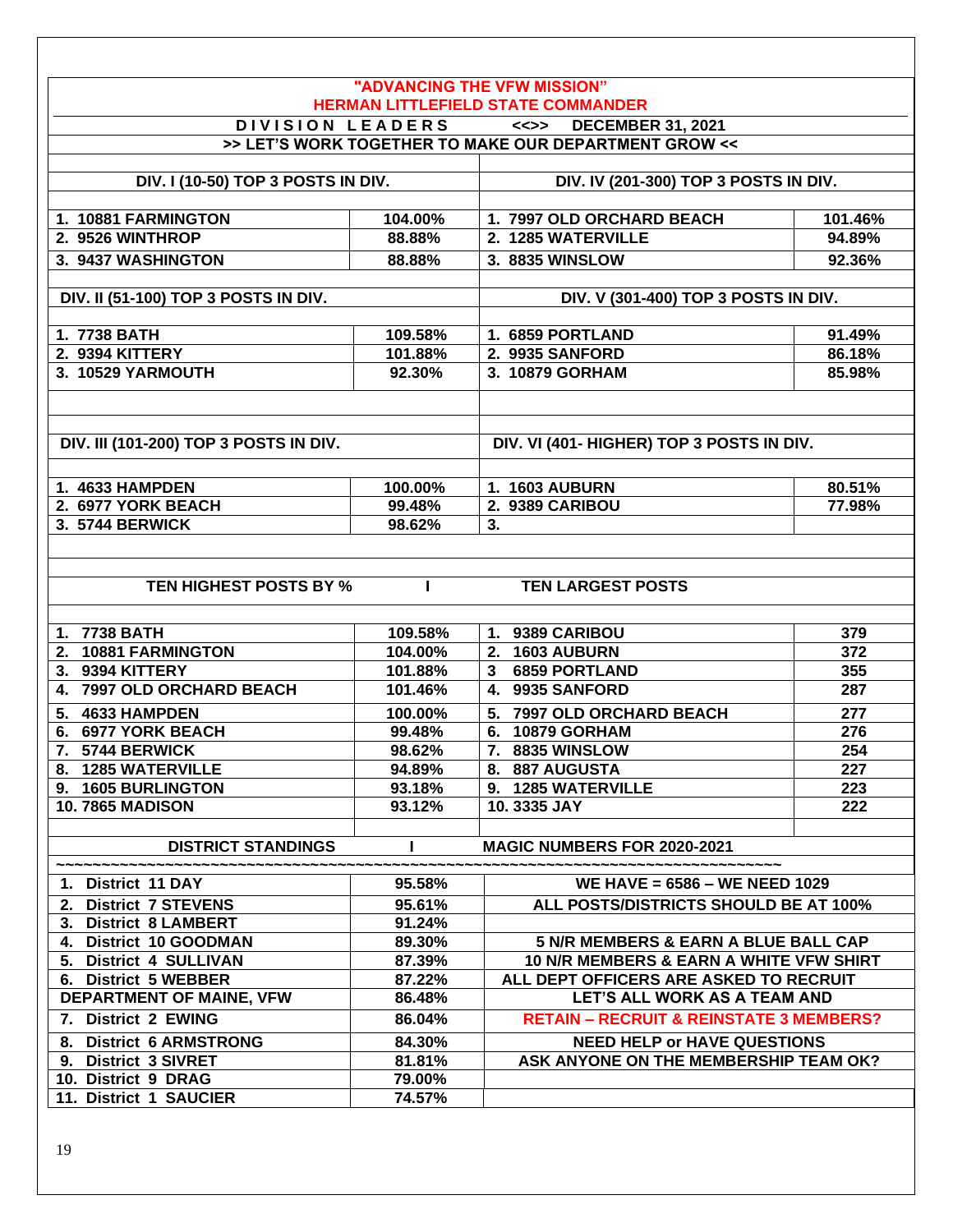|                         |                | Dist Div Post # Name |                       | Americanism/Loyalty Day | <b>Blood</b><br>/Safety/DrugAbuse | <b>Ordered Buddy Poppies</b> | House<br><b>Commanders Special Project</b><br>in the Woods | Community<br>Service | National Military Service | Youth        | POW-MIA      | <b>Hospital MAVS</b>      | Audit Report - Jun | Audit Report - Sept | Audit Report - Dec | Audit Report -<br><b>Mar</b> | Bonding | Voice<br>of Democracy | <b>Patriot Pen</b> | <b>Teacher to Department</b> | <b>Delegates to National</b> | Post Inspected     | <b>Recruiter's Event Booth</b> | Scouts             |
|-------------------------|----------------|----------------------|-----------------------|-------------------------|-----------------------------------|------------------------------|------------------------------------------------------------|----------------------|---------------------------|--------------|--------------|---------------------------|--------------------|---------------------|--------------------|------------------------------|---------|-----------------------|--------------------|------------------------------|------------------------------|--------------------|--------------------------------|--------------------|
| 1                       | 4              | 2599                 | Presque Isle          | $\pmb{\chi}$            |                                   |                              |                                                            |                      |                           |              |              |                           |                    |                     |                    |                              |         |                       |                    |                              |                              |                    |                                |                    |
| 1                       | $\mathbf{2}$   | 6187                 | <b>Fort Fairfield</b> | $\mathbf{x}$            |                                   |                              |                                                            |                      |                           |              |              |                           |                    |                     |                    |                              |         |                       |                    |                              |                              | $\mathbf{x}$       |                                |                    |
| 1                       | 6              | 9389                 | Caribou               | $\pmb{\chi}$            |                                   |                              |                                                            |                      |                           |              |              |                           |                    |                     |                    |                              |         |                       |                    |                              |                              | $\mathbf{x}$       |                                |                    |
| 1                       | 3              | 9699                 | Ashland               | $\mathbf{x}$            |                                   |                              |                                                            |                      |                           |              |              |                           |                    |                     |                    |                              |         |                       |                    |                              |                              |                    |                                |                    |
| $\mathbf{1}$            |                |                      | <b>District 1</b>     |                         |                                   |                              |                                                            |                      |                           |              |              |                           |                    |                     |                    |                              |         |                       |                    |                              |                              |                    |                                |                    |
| $\overline{2}$          | $\mathbf{2}$   | 1605                 | Burlington            | X                       |                                   |                              |                                                            |                      |                           |              |              |                           |                    |                     |                    |                              |         |                       |                    |                              |                              | $\boldsymbol{x}$   |                                |                    |
| $\overline{2}$          | $\mathbf{2}$   | 7529                 | <b>Island Falls</b>   | $\mathbf{x}$            |                                   |                              | x                                                          |                      |                           |              |              | $\mathbf{x}$              |                    |                     |                    |                              |         |                       |                    |                              |                              | $\mathbf{x}$       |                                |                    |
| $\overline{2}$          |                |                      | <b>District 2</b>     |                         |                                   |                              |                                                            |                      |                           |              |              |                           |                    |                     |                    |                              |         |                       |                    |                              |                              | $\mathbf{x}$       |                                |                    |
| 3                       | 3              | 9779                 | Calais                | $\mathbf{x}$            |                                   |                              |                                                            | $\mathbf{x}$         |                           | $\mathbf x$  |              |                           |                    |                     |                    |                              |         |                       |                    |                              |                              |                    | $\mathbf{x}$                   |                    |
| $\overline{\mathbf{3}}$ | 3              |                      | 11553 Harrington      | $\pmb{\chi}$            |                                   |                              |                                                            |                      |                           |              |              |                           |                    |                     |                    |                              |         |                       |                    |                              |                              |                    |                                |                    |
| $\mathbf{3}$            |                |                      | <b>District 3</b>     |                         |                                   |                              |                                                            |                      |                           |              |              |                           |                    |                     |                    |                              |         |                       |                    |                              |                              |                    |                                |                    |
| 4                       | 3              | 109                  | Ellsworth             | X                       | $\pmb{\mathsf{x}}$                |                              | $\pmb{\chi}$                                               | $\boldsymbol{x}$     |                           | $\mathbf x$  | $\mathbf x$  | $\pmb{\mathsf{x}}$        |                    |                     |                    |                              |         |                       |                    |                              |                              | $\mathbf{x}$       |                                |                    |
| 4                       | 5              | 1761                 | Bangor                | $\pmb{\mathsf{x}}$      |                                   |                              | $\pmb{\mathsf{x}}$                                         |                      |                           |              |              | $\mathbf{x}$              |                    |                     |                    |                              |         |                       |                    |                              |                              | $\pmb{\mathsf{x}}$ |                                |                    |
| 4                       | 5              | 3381                 | Old Town              | x                       |                                   |                              |                                                            | $\boldsymbol{x}$     |                           | $\pmb{\chi}$ |              |                           |                    |                     |                    |                              |         |                       |                    |                              |                              |                    | x                              |                    |
| 4                       | 3              | 4633                 | Hampden               | $\pmb{\chi}$            |                                   |                              |                                                            | $\boldsymbol{x}$     |                           |              | $\mathbf x$  |                           |                    |                     |                    |                              |         |                       |                    |                              |                              | X                  | $\pmb{\chi}$                   | $\boldsymbol{x}$   |
| $\overline{\mathbf{4}}$ |                |                      | <b>District 4</b>     |                         |                                   |                              |                                                            |                      |                           |              |              |                           |                    |                     |                    |                              |         |                       |                    |                              |                              |                    |                                |                    |
| 5                       | $\mathbf{2}$   | 4298                 | <b>Dexter</b>         | $\mathbf x$             |                                   |                              |                                                            |                      |                           |              |              |                           |                    |                     |                    |                              |         |                       |                    |                              |                              |                    |                                |                    |
| 5                       | $\mathbf{1}$   | 5723                 | Jackman Stat          | $\pmb{\chi}$            |                                   |                              |                                                            |                      |                           |              |              |                           |                    |                     |                    |                              |         |                       |                    |                              |                              |                    |                                |                    |
| 5                       | 3              | 6924                 | Fairfield             | X                       |                                   |                              |                                                            |                      |                           |              |              | $\mathbf{x}$              |                    |                     |                    |                              |         |                       |                    |                              |                              |                    |                                |                    |
| 5                       | 3              | 7865                 | Madison               | $\pmb{\chi}$            | $\pmb{\mathsf{x}}$                |                              |                                                            |                      |                           |              | $\mathbf x$  |                           |                    |                     |                    |                              |         |                       |                    |                              |                              | $\pmb{\chi}$       |                                |                    |
| 5                       | $\mathbf 1$    | 7866                 | Norridgewock          |                         |                                   |                              |                                                            |                      |                           |              |              |                           |                    |                     |                    |                              |         |                       |                    |                              |                              | $\pmb{\chi}$       |                                |                    |
| 5                       | 1              | 10881                | Farmington            | $\pmb{\chi}$            |                                   |                              | $\pmb{\chi}$                                               |                      |                           |              |              | $\mathbf x$               |                    |                     |                    |                              |         |                       |                    |                              |                              |                    |                                |                    |
| 5                       | $\mathbf{1}$   | 11191                | Newport               |                         |                                   |                              |                                                            |                      |                           |              |              |                           |                    |                     |                    |                              |         |                       |                    |                              |                              |                    |                                |                    |
| 5                       |                |                      | <b>District 5</b>     |                         |                                   |                              |                                                            |                      |                           |              |              |                           |                    |                     |                    |                              |         |                       |                    |                              |                              |                    |                                |                    |
| 6                       | $\mathbf 1$    | 3095                 | Friendship            | x                       |                                   |                              |                                                            |                      |                           |              |              |                           |                    |                     |                    |                              |         | $\mathbf{x}$          | $\mathbf{x}$       |                              |                              |                    |                                |                    |
| 6                       | 4              | 3108                 | <b>Belfast</b>        | $\pmb{\mathsf{x}}$      |                                   |                              | x                                                          | $\pmb{\chi}$         |                           |              | $\pmb{\chi}$ | $\boldsymbol{\mathsf{x}}$ |                    |                     |                    |                              |         | X                     | $\pmb{\mathsf{x}}$ | $\pmb{\chi}$                 |                              |                    | $\pmb{\mathsf{x}}$             |                    |
| 6                       | $\mathbf 1$    | 4169                 | Vinalhaven            |                         |                                   |                              |                                                            |                      |                           |              |              |                           |                    |                     |                    |                              |         |                       |                    |                              |                              |                    |                                |                    |
| 6                       | $\overline{2}$ | 6131                 | Northport             | $\pmb{\mathsf{x}}$      |                                   |                              | $\pmb{\chi}$                                               |                      |                           |              |              |                           |                    |                     |                    |                              |         |                       | $\pmb{\mathsf{x}}$ | $\pmb{\mathsf{x}}$           |                              |                    |                                |                    |
| 6                       | $\mathbf{1}$   | 9437                 | Washington            | $\pmb{\mathsf{x}}$      |                                   |                              |                                                            |                      |                           |              |              |                           |                    |                     |                    |                              |         |                       | $\pmb{\mathsf{x}}$ |                              |                              | $\pmb{\mathsf{x}}$ |                                | $\pmb{\mathsf{x}}$ |
| 6                       |                |                      | <b>District 6</b>     |                         |                                   |                              |                                                            |                      |                           |              |              |                           |                    |                     |                    |                              |         |                       |                    |                              |                              |                    |                                |                    |